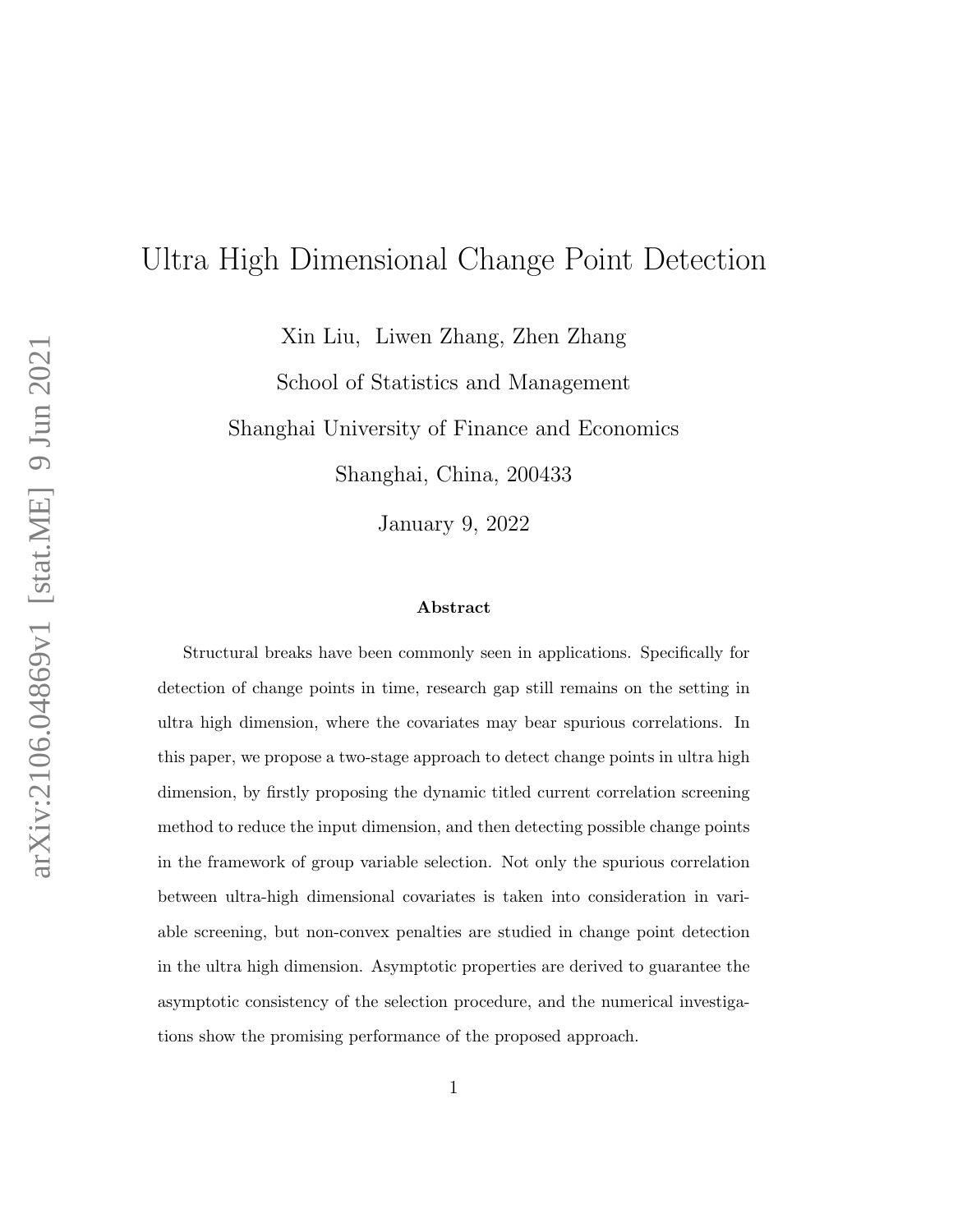Keywords Change point, group selection, penalized methods, screening, ultra high dimension.

## 1 Introduction

Detection of structural changes in panel data models has been of particular interest since last two decades and a vast amount of literature has been developed; see, for example, Csörgö and Horváth [\(1997\)](#page-20-0); [Bai and Perron](#page-20-1) [\(1998\)](#page-20-1); [Lee et al.](#page-22-0) [\(2011\)](#page-22-0); [Li](#page-22-1) [et al.](#page-22-1) [\(2015\)](#page-22-1); [Barigozzi and Fryzlewicz](#page-20-2) [\(2018\)](#page-20-2); [Fisher and Jensen](#page-21-0) [\(2019\)](#page-21-0). A typical way detecting the unknown number of structural breaks are frequently transformed into a variable selection problem, where only a small portion of them are believed as relevant.

Thanks to the development of high-dimensional regression methods, change point detection appears feasible with moderate number of covariates under this framework. For instance, [\(Li et al., 2016\)](#page-22-2) introduced a penalized principal component (PPC) estimation procedure with an adaptive group fused LASSO to detect the multiple structural breaks in panel data models with unobservable interactive fixed effects. [\(Qian](#page-23-0) [and Su, 2016a\)](#page-23-0) proposed penalized generalized method of moments (PGMM) and penalized least squares (PLS) method to determine the number of structural changes with endogenous regressors. [\(Qian and Su, 2016b\)](#page-23-1) considered estimation and inference of common breaks in multiple panel linear regression models via adaptive group fused LASSO (AGF-LASSO). [\(Ma and Su, 2018\)](#page-23-2) studied the estimation of a large dimensional factor model when the factor loadings exhibit an unknown number of changes over time by the adaptive fused group Lasso procedure. [\(Su et al., 2019\)](#page-23-3) proposed a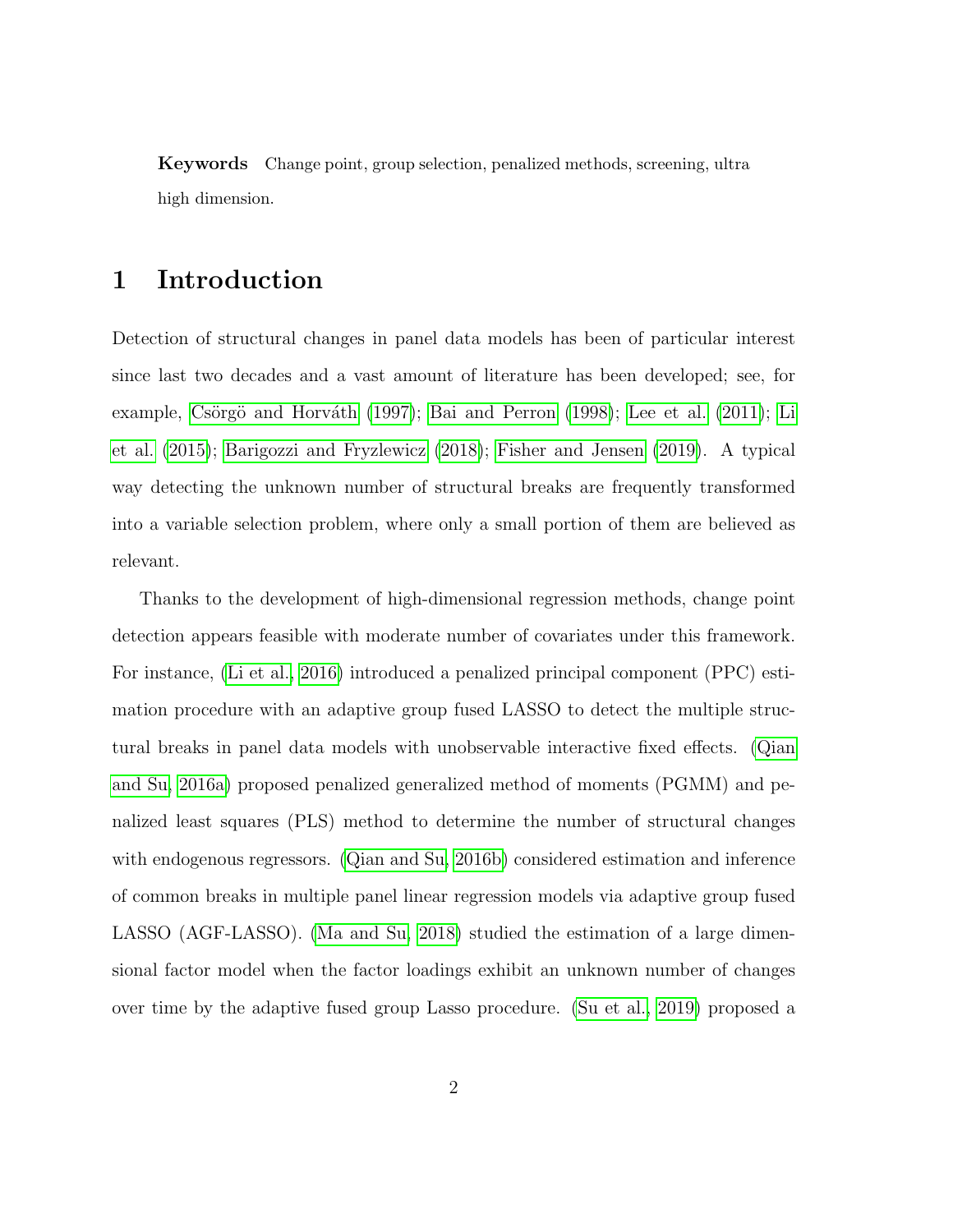heterogeneous time-varying panel data model with a latent group structure that allows varying coefficients over both individuals and time. However, data with thousands even millions of variables are rarely astounding in recent research areas including oncology images, genomics and financial time series, where usually the dimension of the observed covariates is much greater than the sample size. Consequently, two concerns come up when identifying change points under the standard framework.

A main problem turns out that the covariates are usually correlated in the ultrahigh dimension. Accordingly, variable screening seems imperative to extract relevant covariates carrying truly useful information in data, before other statistical models are formally built and statistical inference is conducted. Much effort is paid to the investigation of variable screening in the last decades. A main technique is to consider the importance from each covariate marginally based on some specific metric. For example, [\(Fan and Lv, 2008\)](#page-21-1) proposed the sure independent screening (SIS) method in ultra-high dimensional linear models, which ranks the importance of the covariates by individual marginal correlation with the response and determines the relevant covariates with larger correlations into the model controlled by a threshold. Similar idea was further extended to generalized linear models (GLM) and additive models with ultra high dimensions either by maximum marginal likelihood estimates or marginal nonparametric estimates [\(Fan and Song, 2010;](#page-21-2) [Fan et al., 2011\)](#page-20-3). A forward regression variable screening procedure is considered, where all relevant predictors can be consistently identified [\(Wang, 2009\)](#page-23-4). [\(Zhu et al., 2011\)](#page-24-0) developed a unified framework of variable screening for both parametric and semi-parametric models. Variants of SIS are further investigated in the ultra high dimensional settings, such as the factor profile SIS and high-dimensional ordinary least square projection (HOLP) based on Moore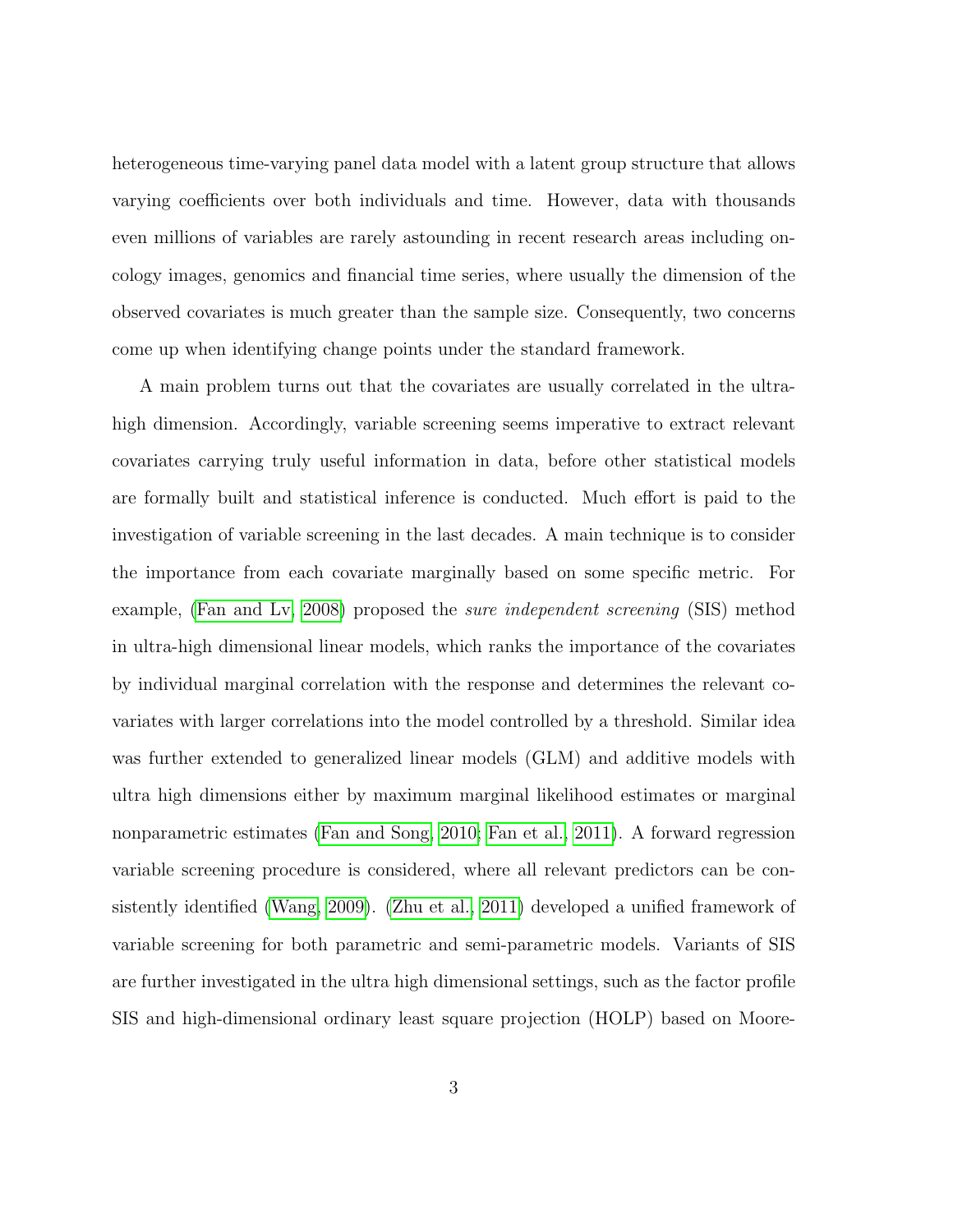Penrose inverse [\(Wang, 2012;](#page-23-5) [Wang and Leng, 2016\)](#page-23-6). Another technique of variable screening is to incorporate robustness into variable screening procedure by introducing robust estimators of correlation in ultra high dimensional settings [\(Li et al., 2011,](#page-22-3) [2012\)](#page-22-4). A third choice is to introduce tilting procedure into variable screening. [\(Cho](#page-20-4) [and Fryzlewicz, 2012\)](#page-20-4) proposed variable screening by tilting procedure based on which the spurious correlation covariates can be effectively controlled, and [\(Zhao et al., 2021\)](#page-24-1) proposed dynamic tilted current correlation screening by forming a path of covariates entering the model based on the tilted current correlation between the predictor and the current residual. As the best of our knowledge, research gap on detecting change points in ultra high dimensional panel data still remains.

The other concern lies on how to select penalties in group variables selection that is usually involved in change point detection. Normally, convex penalties such as LASSO are employed in the above group selection procedure. Extensive literature has explored theoretical properties of the group LASSO penalty (Bühlmann and Van De Geer, 2011). In particular, the group LASSO is consistent in group selection for fixed number of covariates under the irresprentable condition or its variant [\(Meinshausen et al., 2006;](#page-23-7) [Zhao and Yu, 2006;](#page-24-2) [Zou, 2006\)](#page-24-3), and the bounds on the prediction and estimation errors are studied under different conditions; see, for example, [\(Bickel et al., 2009;](#page-20-6) [Wei](#page-23-8) [and Huang, 2010;](#page-23-8) [Lounici et al., 2011\)](#page-22-5). While the group LASSO embraces excellent properties regarding prediction, the consistency of its selection lies on the belief that the design matrix are irrespresentable. This assumption, however, may not hold in high-dimensional settings especially when the dimension of covariates is much greater than the sample size, such as in our case. The group LASSO may not achieve selection consistency if the penalty parameter is determined by minimizing the prediction error,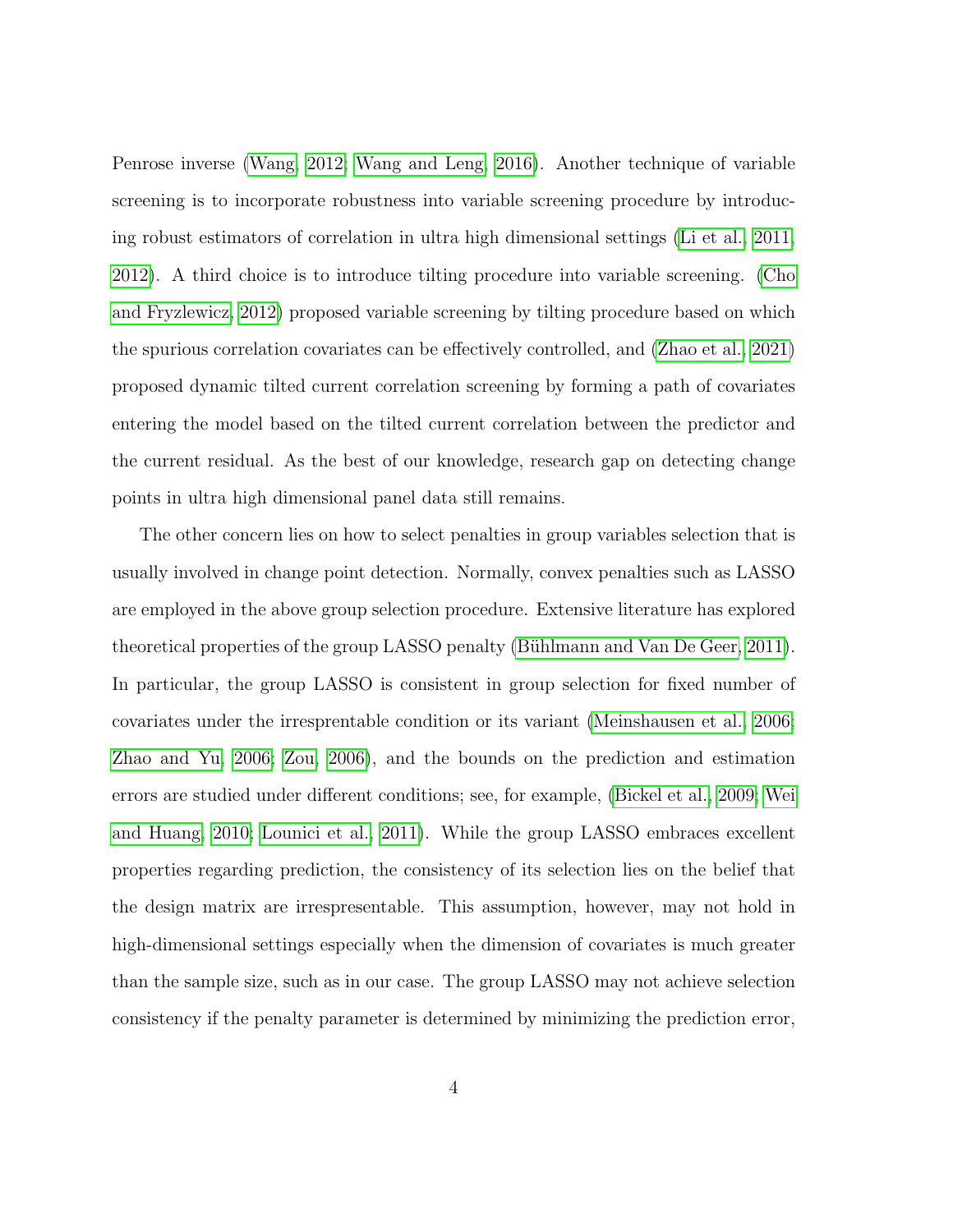and the approach is also likely to select a model which is larger than the true model with relatively high false positive group selection rate [\(Fan and Li, 2001;](#page-21-3) [Leng et al.,](#page-22-6) [2006;](#page-22-6) [Huang et al., 2012\)](#page-21-4). Hence, it is reasonable to use non-concave penalties in change point detection. Possible choices are the smoothly clipped absolute deviation (SCAD) penalty [\(Fan and Li, 2001\)](#page-21-3) and the minimax concave penalty (MCP) [\(Zhang](#page-24-4) [et al., 2010\)](#page-24-4). Both of them enjoy the oracle property during group selection, indicating that the corresponding penalized estimators are equal to the least squares estimator under appropriate conditions with high probability as if the model is known.

In this paper, we propose a two-stage approach to detect change point in ultra highdimensional setting, by firstly conducting variable screening to reduce the dimension, and then detecting change points in the framework of group variable selection. Not only the spurious correlation between covariates is taken into consideration in variable screening, but non-convex penalties are studied in change point detection in a ultra high dimension. Asymptotic properties are derived, and the numerical investigations show the promising performance of the proposed approach.

The rest of the paper is organized as follows. Sections 2 introduces the methodology of the proposed approach, and in Section 3 the asymptotic properties are derived. Section 4 introduces the implementation of the proposed method, and numerical results are described in Section 5 and 6. We conclude the paper in Section 7.

# 2 Methodology

Let  $\{(y_{it}, \mathbf{x}_{it})\colon i = 1, \cdots, N; t = 1, \cdots, T\}$  be a random sample, where N is the total number of subjects,  $T$  is the total number of observation time points. For subject  $i$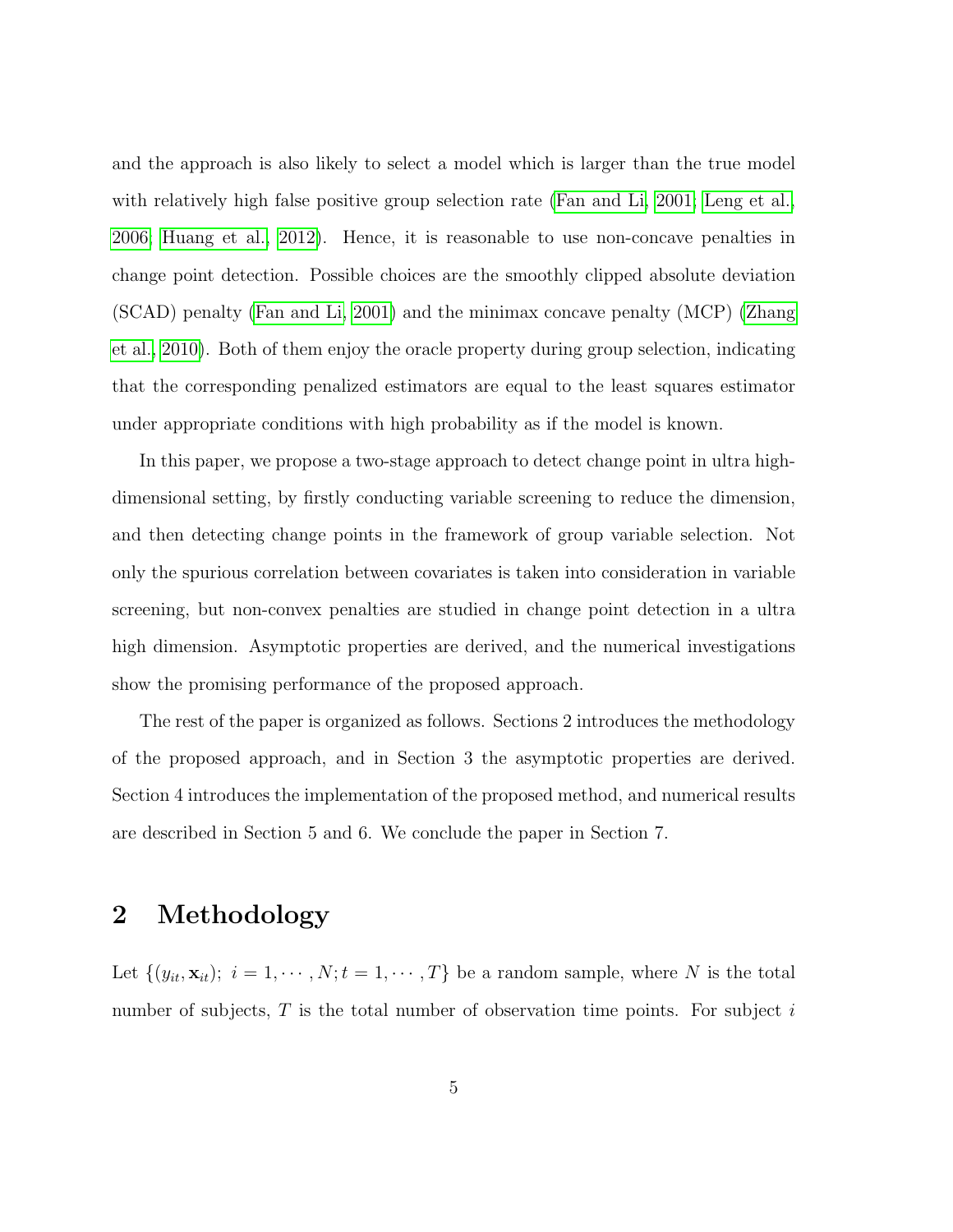at time t,  $y_{it}$  is the response, and  $\mathbf{x}_{it}$  is the  $p \times 1$  covariate vector with  $p \gg N$ . The covariates are believed to be linearly related to the response, i.e., we consider a linear model between the response and the covariates

<span id="page-5-0"></span>
$$
E(y_{it}|\mathbf{x}_{it}, \alpha_i) = \alpha_i + \mathbf{x}_{it}^{\top} \boldsymbol{\beta}_t, \quad i = 1, \cdots, N; \ t = 1, \cdots, T,
$$
\n(1)

where  $E(y_{it}|\cdot)$  represents the conditional expectation of  $y_{it}$  given  $\mathbf{x}_{it}$  and  $\alpha_i$ , where the intercept  $\alpha_i$  is the *i*th individual effect invariant of t and  $\beta_t$  is the unknown  $p \times 1$ slope coefficient parameter vector that is to be estimated, possibly changing over time. Without loss of generality, the individual effect represented by  $\alpha_i$  can be eliminated after the response and the covariates are standardized, respectively, and [\(1\)](#page-5-0) shrinks to

$$
E(y_{it}|\mathbf{x}_{it}) = \mathbf{x}_{it}^{\top} \boldsymbol{\beta}_t, \quad i = 1, \cdots, N; \ t = 1, \cdots, T.
$$
 (2)

<span id="page-5-2"></span><span id="page-5-1"></span>To identify change points over time, a popular way is to employ the penalized regression estimator, which is defined as  $\hat{\beta} = \arg \min_{\beta} S_{NT,\lambda}(\beta)$ , where  $\beta = (\beta_1, ..., \beta_T)$ and

$$
S_{NT,\lambda}(\boldsymbol{\beta}) = \frac{1}{NT} \sum_{t=1}^{T} (\mathbf{y}_t - \mathbf{X}_t \boldsymbol{\beta}_t)^{\top} (\mathbf{y}_t - \mathbf{X}_t \boldsymbol{\beta}_t) + \frac{1}{T} \sum_{t=2}^{T} p_1(\|\boldsymbol{\beta}_t - \boldsymbol{\beta}_{t-1}\|_2; \lambda_1), \quad (3)
$$

where  $\mathbf{y}_t = (y_{1t}, \dots, y_{Nt})^\top$ ,  $\mathbf{X}_t = (\mathbf{x}_{1t}^\top, \dots, \mathbf{x}_{Nt}^\top)^\top$ ,  $p_1(\cdot; \lambda_1)$  is a scalar penalty function with  $\lambda_1$  as the tuning parameter, and  $\|\mathbf{z}\|_2$  is the  $l_2$  norm of a vector **z**. To solve the optimization problem, however, when the dimension of the input  $p$  is much greater than N for a given time point t,  $(\mathbf{X}_t^{\top} \mathbf{X}_t)^{-1}$  may not exist due to the commonly seen spurious correlations among covariates in time change point detection, even if the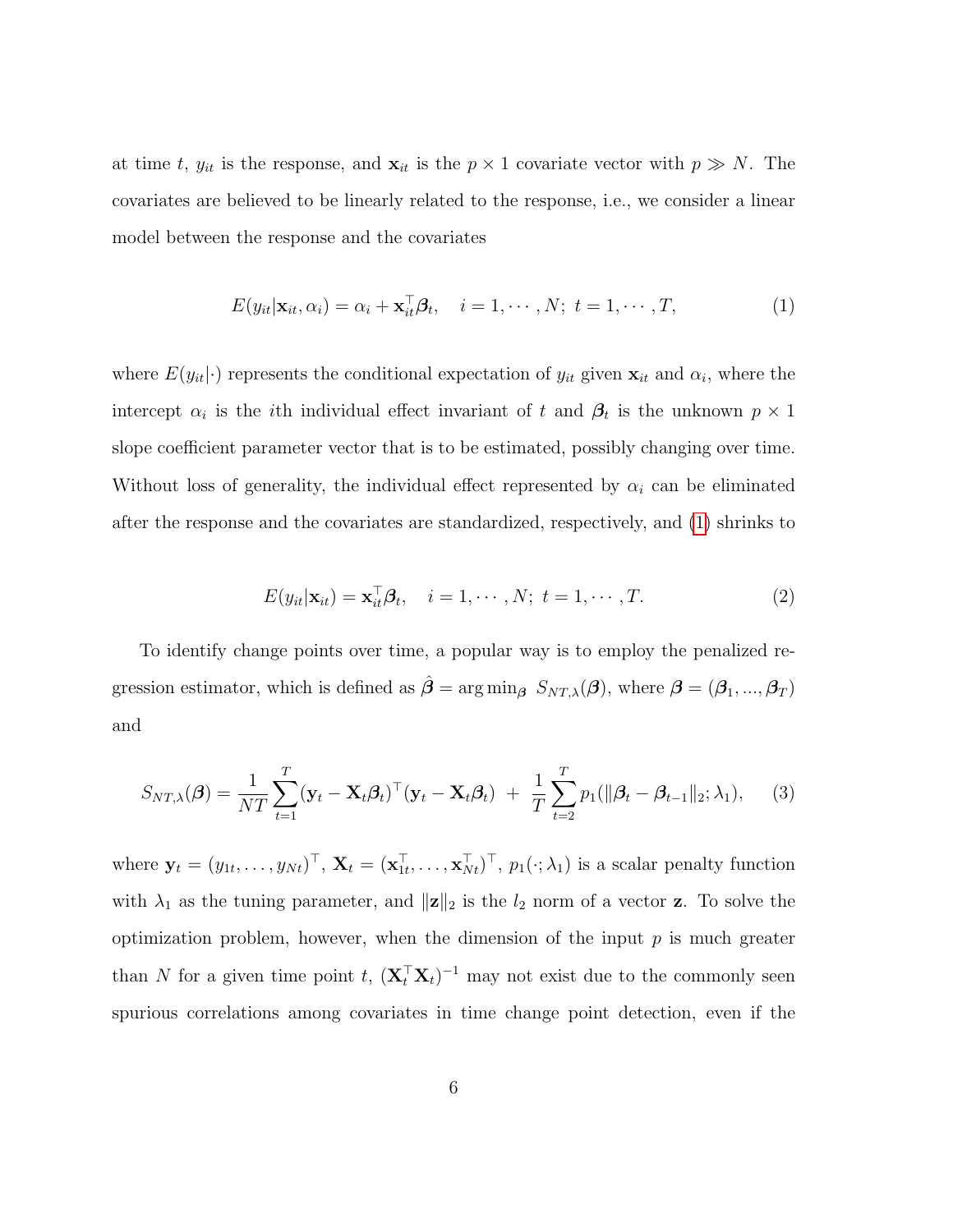penalty term dominates in [\(3\)](#page-5-1); this makes the optimization problem unsolvable. The other concern is the choice of the penalty. Compared with traditional convex penalties in detection of time change points, such as the often employed LASSO penalty, nonconvex penalties may be more appropriate to guarantee the asymptotic selection and estimation consistency. In fact, change points may arise when only limited number of covariates tend to change.

Consequently, we propose to adopt a two-stage procedure. In the first stage, we employ a screening technique to reduce the ultra high input dimension to a moderate size, taking spurious correlations among covariates into consideration, and in the second stage, we identify the locations of the change points based on the remaining covariates from the first stage accordingly. We have proved that such a procedure embraces the selection consistency under moderate assumptions and conditions.

### 2.1 Variable screening and DTCCS

In ultra high-dimensional settings, spurious correlation usually exists between covariates, and marginal metric-based techniques may fail to detect truly relevant covariates such as the SIS and its variants. Thus, during the first stage of the our proposed procedure, we proposed to employ the dynamic titled current correlation screening (DTCCS) procedure to screen variables based on the high-dimensional correlation estimator (HDCE) whose screening mechanism takes spurious correlation into consideration, possessing the sure screening property and low computational complexity in the ultra high-dimensional setting.

As to employ the DTCCS method and to simultaneously find covariates that are relevant to the response at all time points, we re-organize [\(2\)](#page-5-2) in the following way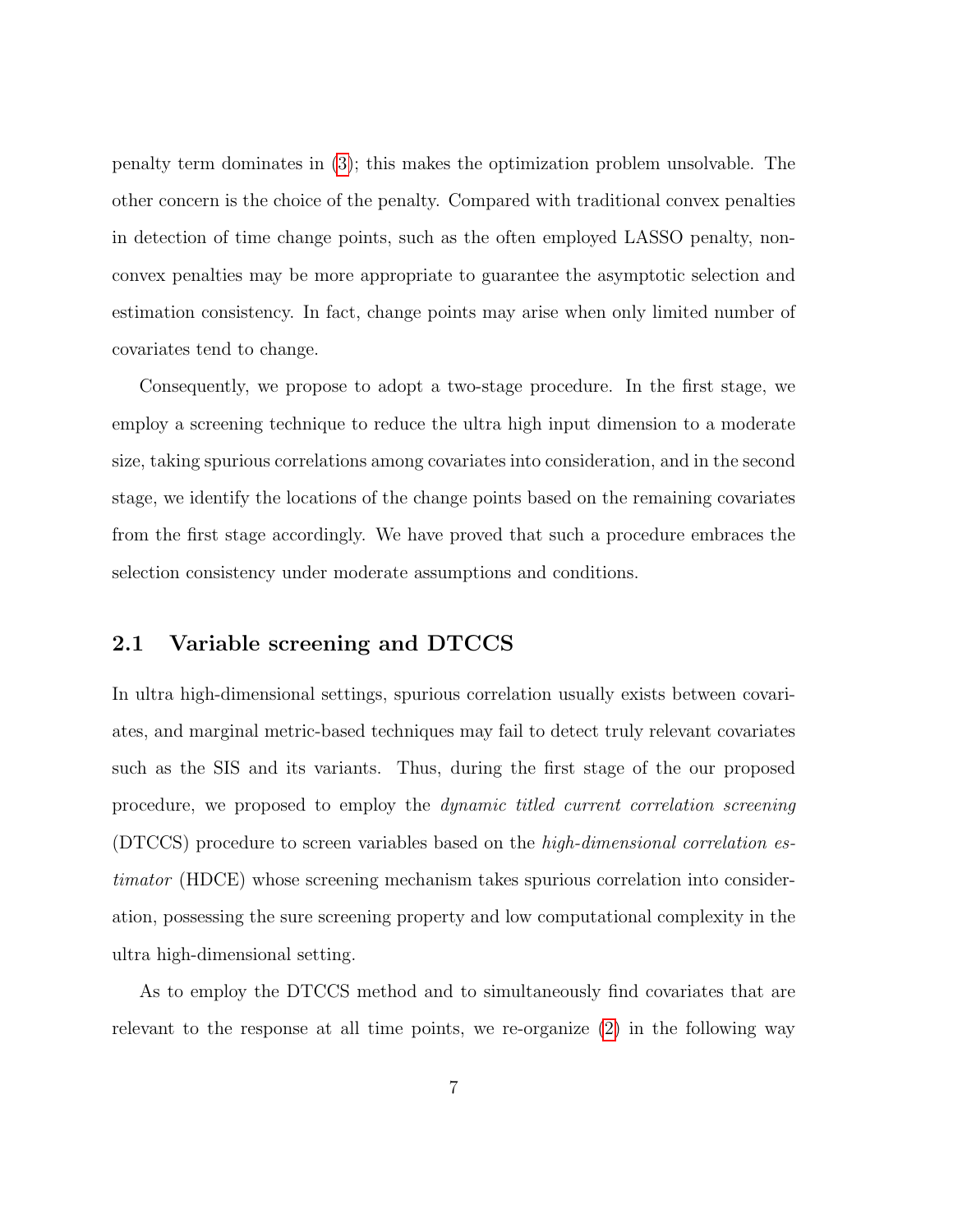after centering the response and standardizing the covariates. Denote the stacked response variable  $y_{it}$  by  $\mathbf{Y} = (\mathbf{y}_{1}^{\top}, \dots, \mathbf{y}_{N}^{\top})^{\top}$  where Y is an  $NT \times 1$  vector and  $\mathbf{y}_{i}$ .  $(y_{i1},...,y_{iT})^{\top}$ , and the corresponding design matrix  $\mathbb{X} = (\mathbf{X}_1,...,\mathbf{X}_p)$  where  $\mathbb{X}$  is an  $NT \times p$  matrix and  $\mathbf{X}_j$ , is an  $NT \times 1$  column vector,  $j = 1, \ldots, p$ . Thus, the linear relation between the response and the covariates is given by

$$
\mathbf{Y} = \beta_1 \mathbf{X}_1 + \dots + \beta_p \mathbf{X}_p + \boldsymbol{\epsilon} = \mathbb{X}\boldsymbol{\beta} + \boldsymbol{\epsilon},\tag{4}
$$

where  $\boldsymbol{\beta} = (\beta_1, \dots, \beta_p)^\top$  is the  $p \times 1$  coefficient vector, and  $\boldsymbol{\epsilon} \in \mathbb{R}^{NT}$  is the random noise vector that is usually assumed to follow an i.i.d  $N(\mathbf{0}, \sigma^2 \mathbf{I}_{NT})$  distribution. Throughout this paper, X is assumed to have full row rank. Screening variables and keeping relevant covariates in ultra high dimension is equivalent to find the most important nonzero components in  $\beta$  in the current stage, while spurious correlation among covariates may lead to inaccurate screening effect [Zhao et al.](#page-24-1) [\(2021\)](#page-24-1).

Correspondingly, the DTCCS method screens variables by sequentially ranking the importance of variable based on the high-dimensional correlation estimator (HDCE), which measures the correlation between the response and each of the left covariates with the spurious correlation tilted by those covariates which are selected in previous steps. To be specific, let  $\mathcal{F} = \{1, 2, \ldots, p\}$  correspond to the full model with all p covariates, and  $\mathcal{T} = \{j : 1 \leq j \leq p, \beta_j \neq 0\}$  corresponding to the true model with covariates whose coefficients are truly nonzero where  $|\mathcal{T}| = m_0$ . Define  $\mathcal{M}_k = \{j_1, \ldots, j_k\}$  as the active set corresponding to a model that contains  $\mathbf{X}_{j_1}, \ldots, \mathbf{X}_{j_k}, 1 \leq k \leq NT$  as relevant covariates. For the ultra high-dimensional  $NT \times p$  design matrix X, to bleach the effect from spurious correlations among covariates, each column  $X_j$ , is firstly considered as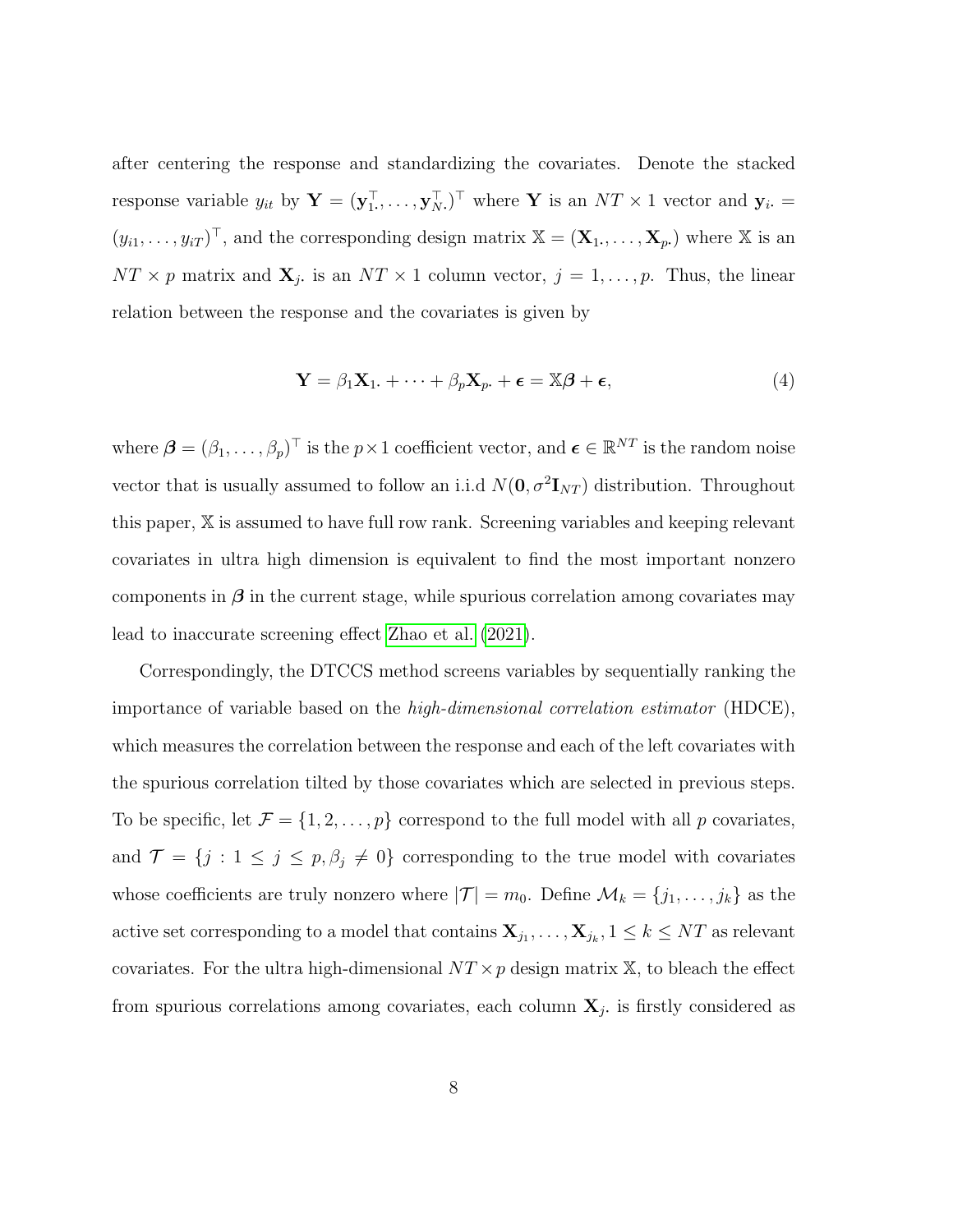a response variable regressed on the rest  $(p-1)$  columns as the corresponding design matrix, denoted as  $\mathbb{X}_{-j}$ . Then the j-th covariate  $\mathbf{X}_{j}$  is tilted by employing the ridge regression such that the effect of other variables  $\mathbf{X}_l$ , on  $\mathbf{X}_j$ , is much reduced for  $l \neq j$ . Essentially, this procedure is equivalent to project  $\mathbf{X}_j$ , onto the column space of  $\mathbb{X}_{-j}$ with the projection matrix

$$
\mathbb{H}_{j} = \mathbb{X}_{-j} (\mathbb{X}_{-j}^{\top} \mathbb{X}_{-j} + \lambda_{0} \mathbb{I}_{p-1})^{-1} \mathbb{X}_{-j}^{\top},
$$
\n(5)

where  $\lambda_0$  is a tuning parameter that controls the effect of tilting. Thus, the contribution of each covariate to the response variable  $Y$  eliminating the spurious correlation between covariates is equivalent to that of each variable to the current residual Z after using ridge regression of Y against the active variables in the current  $\mathcal{M}_k$  with tuning parameter  $\lambda'_0$ , and this is measured by the high-dimensional correlation estimator (HDCE), defined as

$$
\hat{\rho}_j(\lambda_0) = \frac{1}{a_j} \mathbb{X}_{-j}^\top (\mathbb{I}_{NT} - \mathbb{H}_j) \mathbf{Z},\tag{6}
$$

where  $a_j$  is a normalizing constant that guarantees the tilted correlation bounded by unity. Correspondingly, the variables with absolute HDCEs among the first  $\omega NT$ largest are selected given a specific  $\omega$ , where [ii] is the integer operator. This shrinks the full model to a submodel  $\mathcal{M}_{\omega}$  with size  $|\mathcal{M}_{\omega}| \ll NT$ .

To finally achieve variable screening, an iterative procedure is employed. Each iteration will return an estimated active set  $\mathcal{M}_k$  for  $k = 1, ..., K$  where K is the number of iterations. Define  $\mathcal{M}_0 = \phi$  and denote  $\mathcal F$  as the full model. For k-th iteration, the remaining variables in  $\mathcal F$  but not in the cumulative active set  $\bigcup_{s=1}^{k-1} \mathcal M_s$ are ranked descendingly by their absolute value of HDCEs with  $\mathbf{Z}_k$  as the current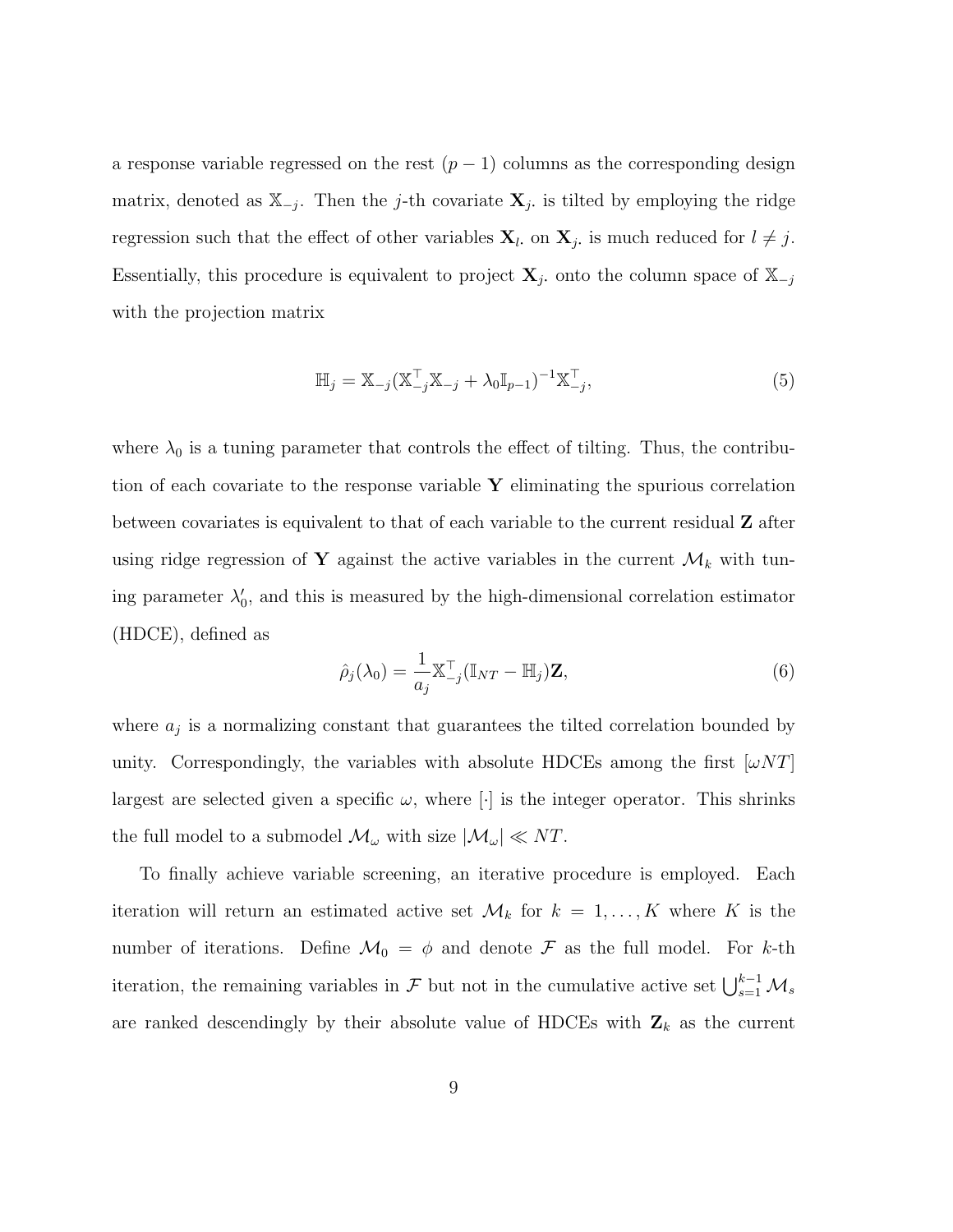residual that arises from regressing Y on the covariates in  $\bigcup_{s=1}^{k-1} \mathcal{M}_s$ . The iteration is terminated either when sufficient covariates are selected or the number of iteration attains the upper limit  $K$ . Such a dynamic procedure is called the DTCCS, and the selected covariates by DTCCS are contained in  $\mathcal{M} = \bigcup_{k=1}^{K} \mathcal{M}_k$ . Correspondingly, the variable screening is achieved with a moderate size of  $m$  active covariates, which will be used for change point detection in the next stage.

### 2.2 Change point detection with non-convex penalties

We now describe how to detect change points with the screened variables from the first stage. Suppose  $X_1, \ldots, X_m \in \mathcal{M}$  are m variables that are selected from the first stage. Based on covariates in  $M$ , we identify the time change points with the following "surrogate" model

<span id="page-9-0"></span>
$$
E(y_{it}|\tilde{\mathbf{x}}_{it}) = \tilde{\mathbf{x}}_{it}^{\top} \tilde{\boldsymbol{\beta}}_{t}, \quad i = 1, \cdots, N; \ t = 1, \cdots, T,
$$
\n
$$
(7)
$$

where  $\tilde{\mathbf{x}}_{it} = (\mathcal{X}_{it,1}, \ldots, \mathcal{X}_{it,m})^\top$ , and  $\tilde{\boldsymbol{\beta}}_t$  is the unknown  $m \times 1$  parameter vector, possibly changing over time. Stacking the response and the covariates by time and objection, we reorganize [\(7\)](#page-9-0) into

<span id="page-9-1"></span>
$$
\mathcal{Y} = \mathcal{X}\tilde{\beta} + \epsilon,\tag{8}
$$

where  $\mathcal{Y} = (\mathbf{y}_1^\top, \dots, \mathbf{y}_T^\top)^\top$  is the  $NT \times 1$  stacked response,  $\mathcal{X} = diag(\mathbf{X}_1, \dots, \mathbf{X}_T)$  is the  $NT \times Tm$  diagonal block matrix,  $\tilde{\boldsymbol{\beta}} = (\tilde{\beta}_1^\top, \dots, \tilde{\beta}_T^\top)^\top$  is the  $Tm \times 1$  stacked parameter vector, and  $\boldsymbol{\epsilon} = (\boldsymbol{\epsilon}_1^{\top}, \dots, \boldsymbol{\epsilon}_T^{\top})^{\top}$  is the  $NT \times 1$  stacked i.i.d. random error with mean **0** and  $cov(\epsilon) = diag(\Sigma_1, ..., \Sigma_T)$  with  $\Sigma_t = cov(\epsilon_t)$  for  $t = 1, ..., T$ . Without loss of generality, we assume unity matrix for all  $\Sigma_t$ .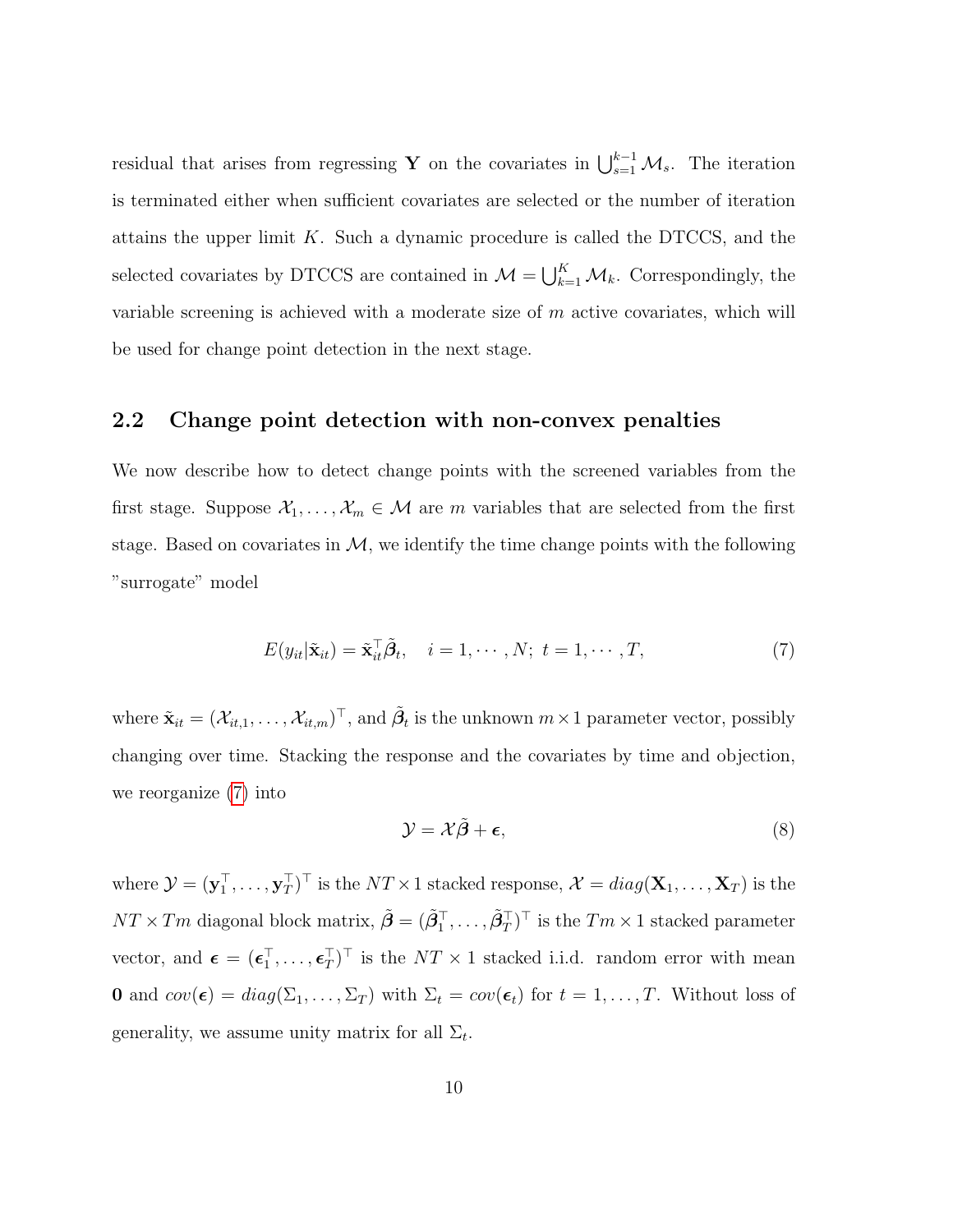To detect change points in time is equivalent to test whether  $\tilde{\beta}_t - \tilde{\beta}_{t-1} = 0$  for  $t =$ 2, . . . , T. Re-parameterizing [\(7\)](#page-9-0) with  $\theta_1 = \tilde{\beta}_1$  and  $\theta_t = \tilde{\beta}_t - \tilde{\beta}_{t-1}$  for  $t = 2, \ldots, T$  ,  $\tilde{\beta}$  can be fully replaced by  $\mathbb{A}\theta$ , where  $\theta = (\theta_1^\top, \dots, \theta_T^\top)^\top$  and  $\mathbb{A}$  is a lower-triangular blocked matrix with each block being m-dimensional identity matrix  $\mathbb{I}_m$ . Correspondingly, [\(7\)](#page-9-0) is reformulated as  $E(y_{it}|\tilde{\mathbf{x}}_{it}) = \tilde{\mathbf{x}}_{it}^{\top} \sum_{s=1}^{t} \boldsymbol{\theta}_s$ , and [\(8\)](#page-9-1) can be reorganized as

$$
\mathcal{Y} = \alpha + \mathcal{X}\tilde{\beta} + \epsilon = \mathcal{X}^*\theta + \epsilon,\tag{9}
$$

where  $\mathcal{X}^* = \mathcal{X}$ A. Hence, the change point detection is further equivalent to find nonzero component vector  $\theta_j$  in  $\theta$ , which appears to be a group selection of non-zero variables in M.

A popular way of group variable selection is to use penalized regression with an optimization problem as  $\hat{\theta} = \arg \min_{\theta} S_{NT,\lambda}(\theta)$ , where

$$
S_{NT,\boldsymbol{\lambda}}(\boldsymbol{\theta}) = \frac{1}{NT} \left( \boldsymbol{\mathcal{Y}} - \boldsymbol{\mathcal{X}}^{\star} \boldsymbol{\theta} \right)^{\top} \left( \boldsymbol{\mathcal{Y}} - \boldsymbol{\mathcal{X}}^{\star} \boldsymbol{\theta} \right) + \frac{1}{T} \sum_{t=1}^{T} p_1(\|\boldsymbol{\theta}_t\|_2; \lambda_1). \tag{10}
$$

Note that in detection of change point, we do not consider the bi-level estimation of coefficients, that is, we only concern about non-zero component vector  $\theta_t$  for all t without making sparsity assumption on each element in  $\theta_t$ . Rather than employing convex penalties for group variable selection in traditional time change point detection, we consider non-convex penalties. In particular, two non-convex forms of penalty are considered, namely: (1) the SCAD penalty with  $p(x; \lambda, a) = \lambda \int_0^{|x|} \min\{1, (a$  $t/\lambda$ <sub>+</sub>/(a - 1)}dt for some a > 2 and (2) the minimax concave penalty (MCP) with  $p(x; \lambda, a) = \lambda \int_0^{|x|} (1 - t/(a\lambda)_+) dt$ , for  $a > 1$ , where  $a_+$  denotes the positive part for any  $a \in \mathbb{R}$ . Both the SCAD and MCP penalties enjoy the oracle property for individual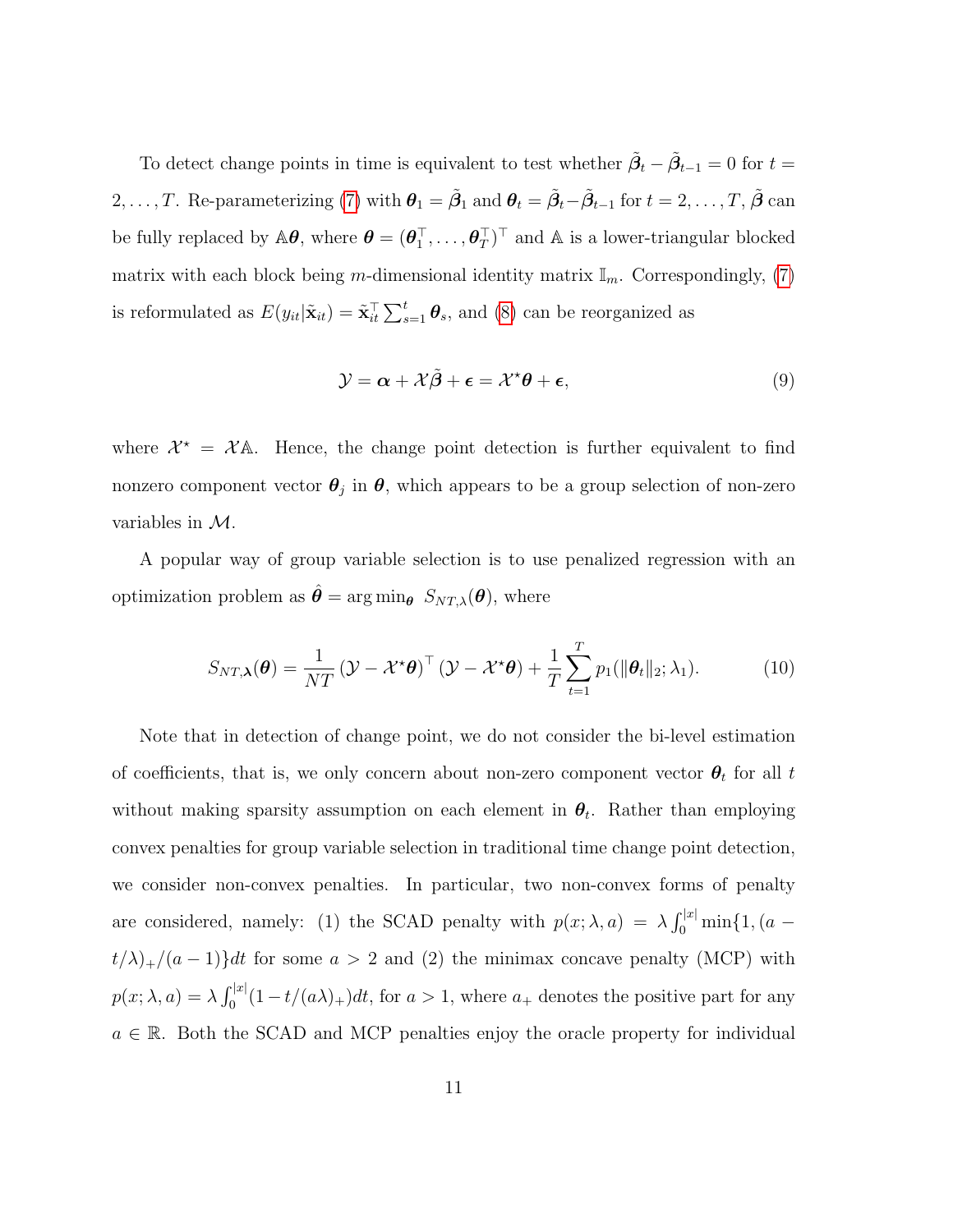variables, indicating that the corresponding penalized estimators are, with a probability tending to 1, equal to the least squares estimator if the model is assumed as known under certain conditions. We propose to apply both of the two penalties for  $p_1(\cdot; \lambda_1)$ , and we can obtain  $l_2$  norm group SCAD and MCP change point detection estimators. With the corresponding estimated  $\hat{\theta}$ , it is feasible to obtain the estimates of the nonzero coefficients based on which all change points are estimated simultaneously.

### 3 Asymptotic properties

We now present the theoretical justifications for the proposed procedure. The theorems established will asymptotically guarantee the accuracy of the proposed procedure in the first stage with a sufficiently large sample, and consistently detect the change points.

**Theorem 1** (Accuracy of DTCCS) Suppose that Assumptions A1 and A2 in the appendix hold and there exist positive constants  $a_1$ ,  $a_2$  and  $C_1$  that are defined in the appendix. Then there exists  $\phi_N \in (0,1)$  such that

$$
P\left(\min_{j\in\mathcal{T}}|\hat{\rho}_j| \ge \phi_N\right) \ge 1 - O\left(m_0 \cdot \exp\{-C_1 NT\}\right) - m_0 \cdot \exp\{-a_1 (NT)^{2(1+\kappa)+\nu-\alpha}\}\
$$

and

$$
P(\mathcal{T} \subset \mathcal{M}) = 1 - m_0 a_2 \cdot \exp\{-a_1 (NT)^{2(1+\kappa)+\nu-\alpha}\} - O(m_0 \cdot \exp\{-C_1 NT\}).
$$

Theorem 2 (Asymptotic sure screening) Suppose Condition C1-C4 and Assumption A1 and A2 hold in the appendix in the separated supplementary material. If  $2(1+\kappa)$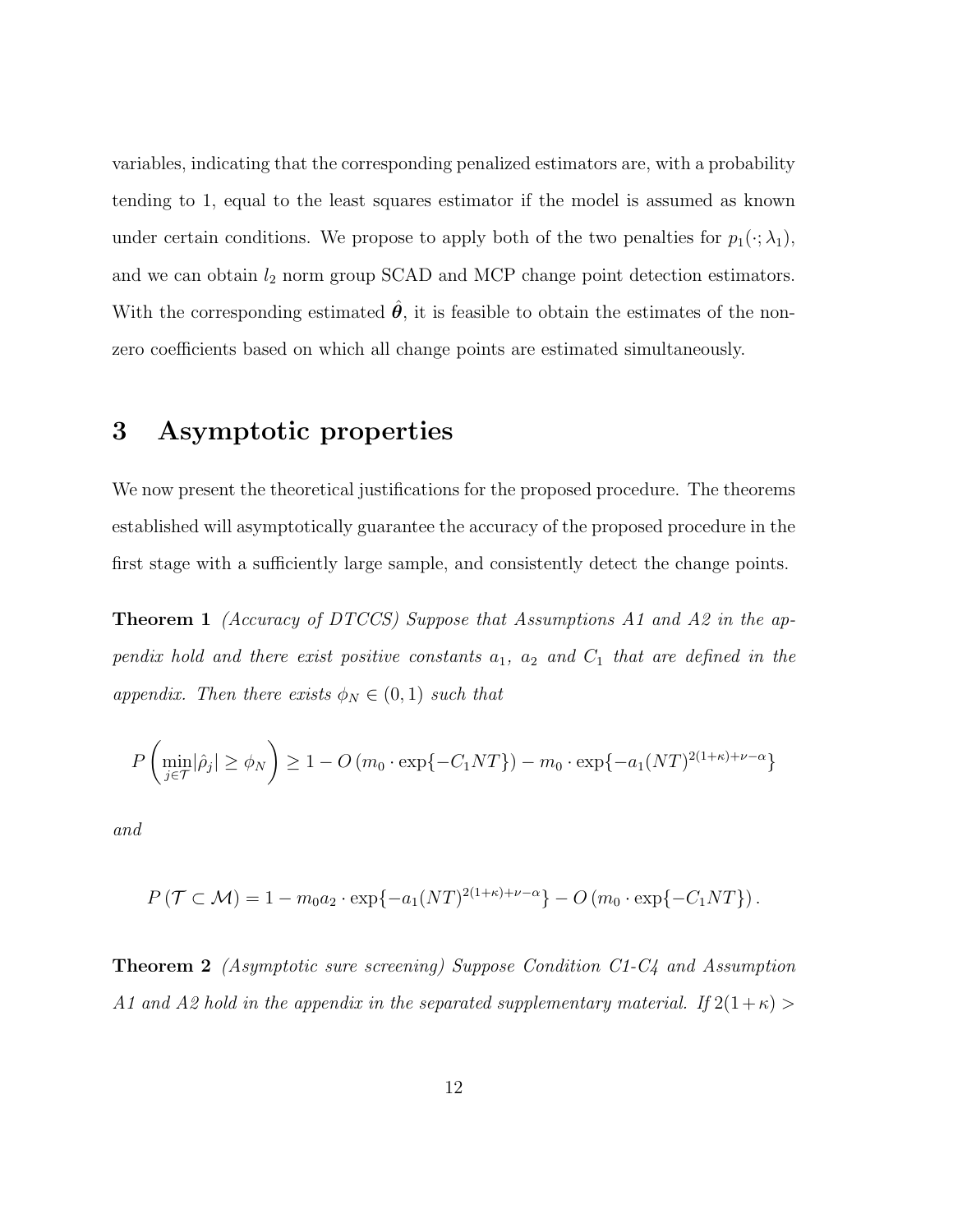$\alpha - \nu$ , then the property of asymptotic sure screening is satisfied for DTCCS, i.e.,

$$
P(T \subset M) \rightarrow 1 \text{ as } N \rightarrow \infty.
$$

**Theorem 3** (Screening consistency) Suppose  $log(p-m_0) = o \left( \min\{CNT, a_1(NT)^{2(1+\kappa)+\nu-\alpha} \} \right)$ with a large probability, where  $a_1$  and C are defined in Lemma 3.4 and 3.5 in the appendix. Then

$$
P\left(\max_{j\notin\mathcal{T}}|\hat{\rho}_j|\leq\phi_N\leq\min_{j'\in\mathcal{T}}|\hat{\rho}_{j'}|\right)\rightarrow 1 \text{ as } N\rightarrow\infty,
$$

where  $\phi_N$  is defined in Theorem 1.

Theorem 1 gives the lower bound of accuracy of the HDCE and the accuracy of DTCCS. Theorems 2 and 3 are the asymptotic behavior of the DTCCS. In terms of the second stage, the group variable selection consistency with SCAD and MCP penalties, their asymptotic properties in our time change point detection are quite similar to the well established results. We refer the readers to [\(Yuan and Yin, 2011\)](#page-24-5) for details. For purpose of completeness, we attach the proof of the group selection consistency in the appendix.

### 4 Implementation

To implement the proposed procedure, we consider computing methods for the two stages. Overall speaking, LARS can be used to compute variable screening in the first stage, and the group coordinate descent (GCD) can be used to compute the second step. Both of the two methods are standard algorithms. For more details, we recommend readers the papers of [\(Yuan and Lin, 2006\)](#page-24-6) and [\(Huang et al., 2012\)](#page-21-4) for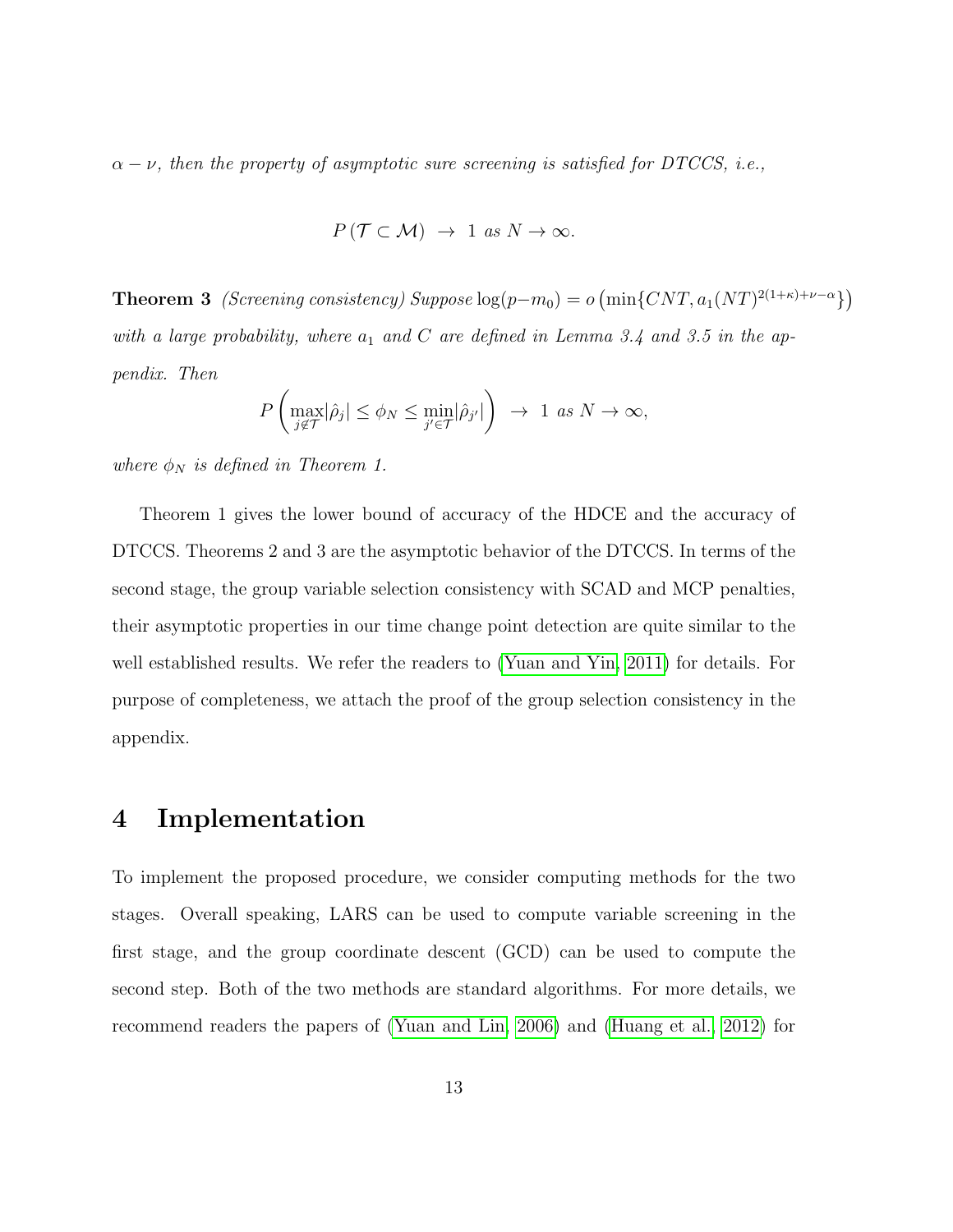group coordinate descent (GCD). Another issue is the choice of tuning parameters, including the sequence of  $\lambda_0 = {\lambda_0^{(1)}}$  $\langle 0^{(1)}, \lambda_0^{(2)}, \ldots \rangle$  in the variable screening stage, and  $\lambda_1$ in the change point detection stage are to be determined. Specifically for the sequence of tuning parameters  $\lambda_0$ , the generalized cross-validation is usually adopted, such as in [\(Fan and Li, 2001\)](#page-21-3) and [\(Wasserman and Roeder, 2009\)](#page-23-9). To reduce the computational cost, we determine knots selection by extending the idea of using the absolute marginal correlation discussed in [\(Lockhart et al., 2014\)](#page-22-7), and construct a sequence of order statistics  $\lambda_0^{(k)} = f(|\mathbf{X}_j^{\top} \mathbf{Z}_k|)$  where f is a function that maps the current correlation to  $[0, \infty)$  for  $k = 2, 3, ..., K$  and set  $\lambda_0^{(1)} = \infty$ . For  $\lambda_1$  and  $\lambda_2$  in the second stage, we apply the extended BIC proposed in [\(Chen and Chen, 2008\)](#page-20-7) to determine their values from a pre-specified set in real application.

**Remark 1.** In real application, each iteration may pick a fixed number of d covariates, rather than a fixed  $\omega$  portion of covariates. A large number of  $\omega$  leads to selection of too many covariates into the active set in earlier iterations, which may reduce accuracy, while a small number of  $\omega$  leads to that of too few covariates in later iterations, which may reduce selection speed. In this way, after  $K$  iterations, the dimension reduces from a large value of p to a moderate value of  $m = \min(\sqrt{\frac{p}{NT}} K \log (NT), NT - 1)$ [\(Zhao et al., 2021\)](#page-24-1).

**Remark 2.** To terminate the iteration, we employ the idead of quadratically supported risks (QSR), a unified framework of loss functions for selection consistency proposed in [\(Kim and Jeon, 2016\)](#page-21-5). The QSR includes quadratic loss, Huber loss, quantile loss and logistic loss as speciall cases, by using different sequence of positive number  $h_n$  termed as GIC. We suggest that the DTCCS should terminate the model by minimizing the QSR with GIC  $h_n = \log p/NT$ .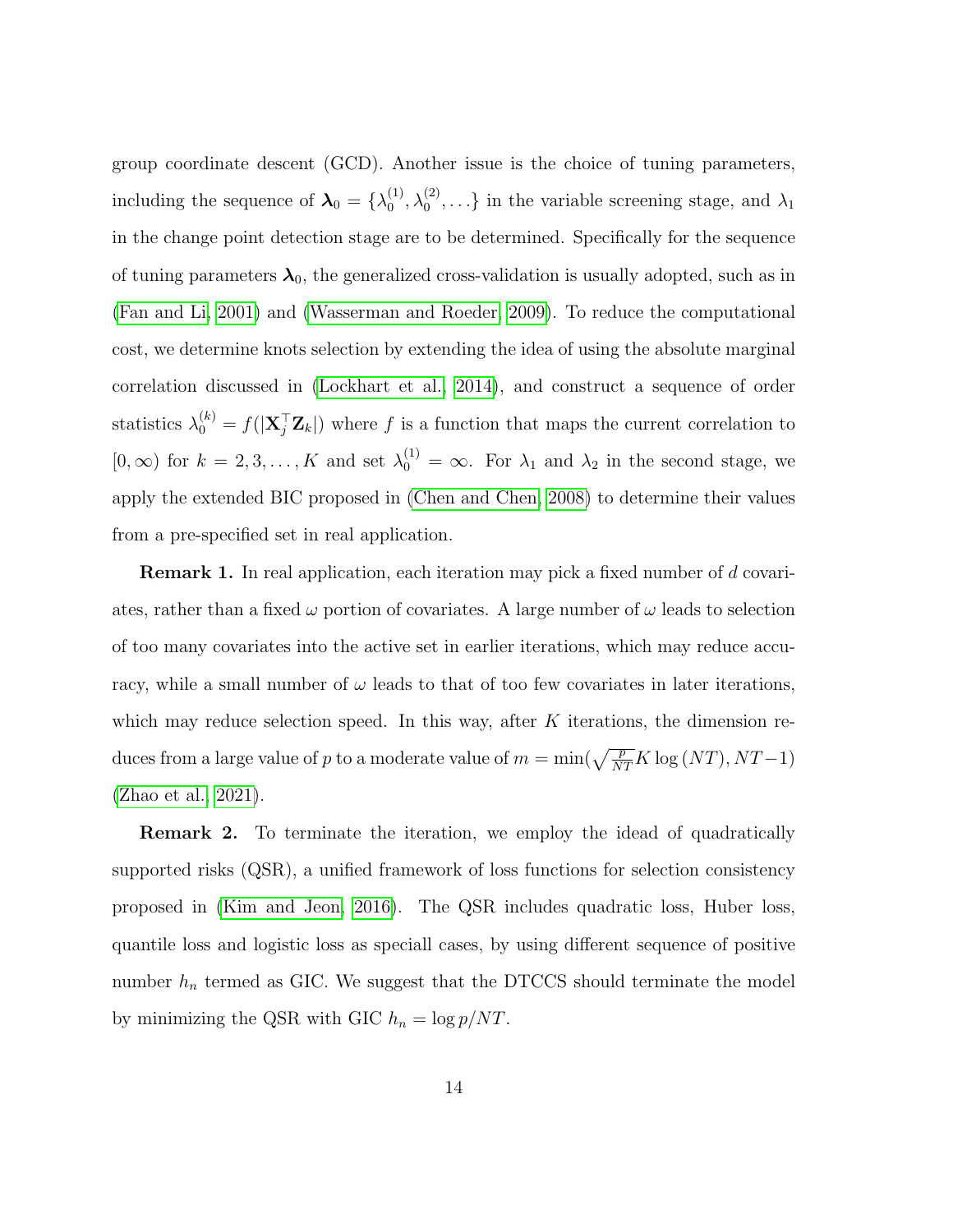**Remark 3.** The tuning parameter  $\lambda_0$  may be different during iterations. Usually we choose a sequence of  $\lambda_0^k$  for  $k = 1, ..., K$  as  $\infty = \lambda_0^1 \geq \lambda_0^2 \geq \lambda_0^K \geq 0$ . A greater  $\lambda_0$  will reduce the spurious correlation among covariates more strictly. To see how the turning parameter  $\lambda$  controls the spurious correlation among covariates, we refer readers to [\(Zhao et al., 2021\)](#page-24-1) for details.

### 5 Numerical investigation

In this section, we implement the two-stage proposed method for change point detection, namely, firstly to pick potentially relevant covariates from the original variable space using the DTCCS method for screening, and then to identify the time points by group selection after re-parameterizing the original problem. Note that the key focus is to find the nonzero coefficients in time change point setting, though an accurate estimation of the nonzero components are also achieved with a post selection procedure followed by our proposed method.

#### 5.1 Synthetic data

The data are generated from the following models  $y_{it} = \alpha_i + \sum_{j=1}^p \sum_{t=1}^T \beta_{t,j} x_{it,j} + u_{it}$ , for  $i = 1, \dots, N$ ;  $t = 1, \dots, T$ , where we set the variables and parameters satisfy the following cases  $\alpha_i$  are i.i.d. from  $N(0, 1)$ ,  $\mathbf{x}_{it}$  i.i.d. from  $N(\mathbf{0}_p, \mathbf{I}_p)$  and  $u_{it}$  i.i.d. from  $N(0, 1)$ . The coefficients  $\beta_{t,1}$ ,  $\beta_{t,2}$ ,  $\beta_{t,3}$  and  $\beta_{t,4}$  are time-varying parameters, where  $\beta_{t,1} = \beta_{t,2} = 2I\{1 \le t \le \lfloor T/2 \rfloor\} + 7I\{\lfloor T/2 \rfloor + 1 \le t \le T\}, \ \beta_{t,3} = \beta_{t,4} = 2I\{1 \le t \le T\}$  $t \leq \lfloor T/3 \rfloor + 7I\{\lfloor T/3 \rfloor + 1 \leq t \leq 2T/3\} + 2I\{\lfloor 2T/3 \rfloor + 1 \leq t \leq T\}, \ \beta_{t,5} = \beta_{t,6} = 5,$  $\beta_{t,j} = 0, j = 7, \cdots, p$ . Thus, the true change points are  $t = [T/2]+1$  and  $t = [2T/3]+1$ .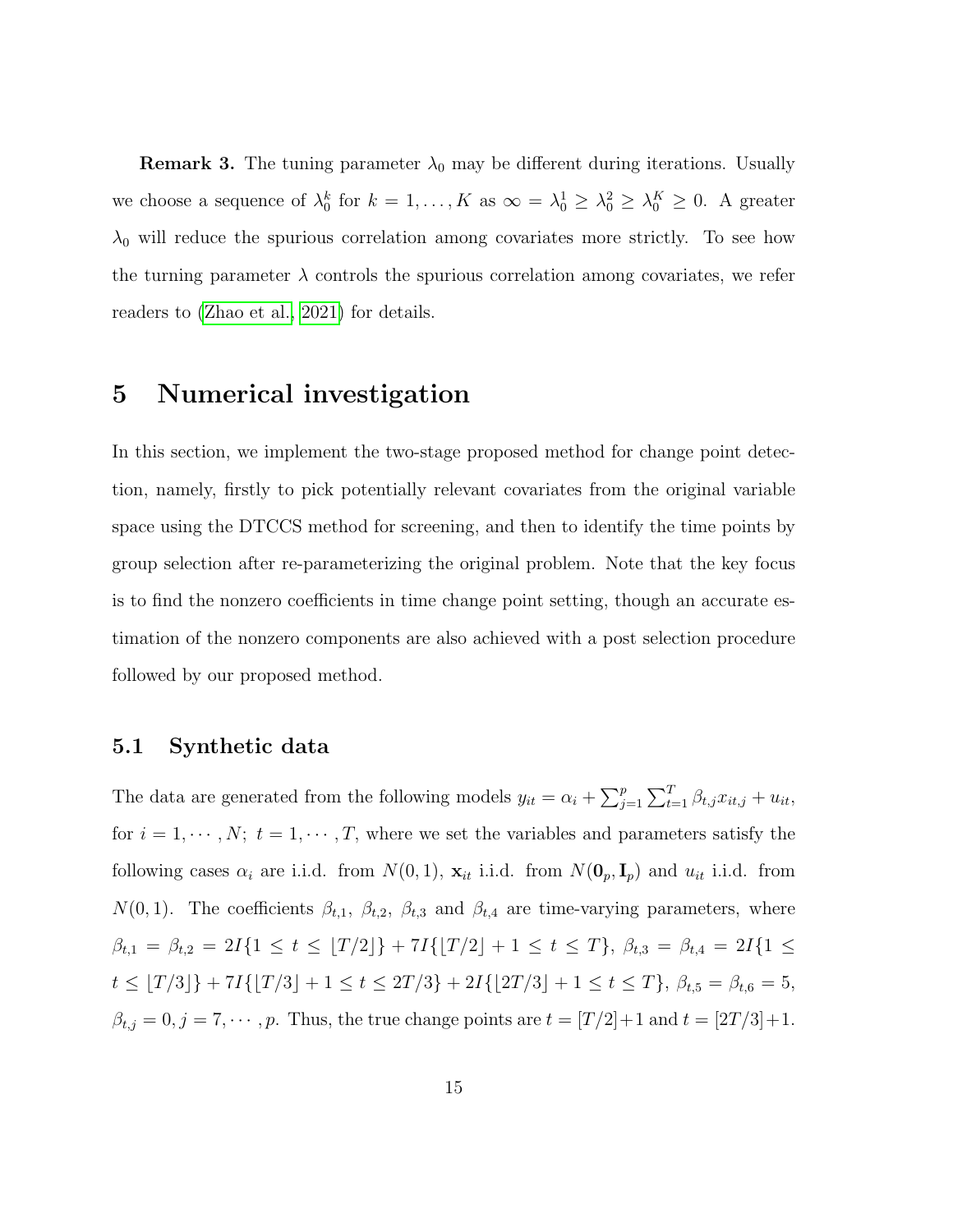Intensive simulation studies have been explored, with different combinations of sample size N from  $\{20, 40, 80, 200\}$ , number of covariates p from  $\{20, 30, 40, 80, 160, 200\}$  and numbers of time points for each subject in the sample T from  $\{20, 40, 80, 160\}$ . The whole procedure is repeated for 100 times, and the average true detective rate (TDR) and false detective rate (FDR) are partially reported in Tables [1](#page-15-0) and [2,](#page-16-0) where the former represents the percentage of repetitions that the all truly useful covariates are selected, and the latter represents the percentage that irrelevant covariates are kept. A complete record is reported in the appendix. The competitors for the first stage are: (i) SIS with the first  $[n/\ln n]$  covariates are selected [\(Fan and Lv, 2010\)](#page-21-6);(ii) HOLP with with the first  $\lfloor n/\ln n \rfloor$  covariates are selected [\(Leng et al., 2006\)](#page-22-6);(iii) DTCCS with m as the first  $[p/4]$  covariates; (iv) DTCCS with  $m = \min(\sqrt{\frac{p}{NT}} K \log (NT), NT - 1)$ . The third competitor is set to show an empirical choice of number of covariates to be reserved in the first stage of screening, while the fourth is a theoretical optimal choice.

|     |     |    |    |       | True detective rate |     |    | False detective rate |     |          |          |  |  |
|-----|-----|----|----|-------|---------------------|-----|----|----------------------|-----|----------|----------|--|--|
| No. | P   | т  | N  | I.    | ii                  | iii | iv | $\mathbf{i}$         | ii  | iii      | iv       |  |  |
| 1   | 30  | 20 | 20 | 0.94  | 0.94                |     | 1  | 0.01                 | 0.4 | $\Omega$ | $\Omega$ |  |  |
| 2   | 30  | 20 | 40 |       |                     |     |    | 0.4                  | 0.4 | 0.4      | 0.08     |  |  |
| 3   | 30  | 40 | 20 |       |                     |     |    | $\Omega$             | 0.7 | $\Omega$ | 0        |  |  |
| 4   | 30  | 40 | 40 |       |                     |     |    | 0.4                  | 0.7 | 0.4      | 0.28     |  |  |
| 5   | 40  | 20 | 20 | 0.915 | 0.915               |     |    | 0.01                 | 0.4 | $\Omega$ | $\theta$ |  |  |
| 6   | 40  | 20 | 40 |       |                     |     |    | 0.4                  | 0.4 | 0.4      | 0.07     |  |  |
|     | 40  | 40 | 20 |       |                     |     |    | $\Omega$             | 0.7 | $\Omega$ | $\Omega$ |  |  |
| 8   | 40  | 40 | 40 |       |                     |     |    | 0.4                  | 0.7 | 0.4      | 0.2      |  |  |
| 9   | 80  | 20 | 20 | 0.875 | 0.875               |     |    | 0.02                 | 0.4 | $\Omega$ | $\Omega$ |  |  |
| 10  | 80  | 20 | 40 |       |                     |     |    | 0.4                  | 0.4 | 0.4      | 0.02     |  |  |
| 11  | 80  | 40 | 20 |       |                     |     |    | $\Omega$             | 0.7 | $\Omega$ | 0        |  |  |
| 12  | 80  | 40 | 40 |       |                     |     |    | 0.4                  | 0.7 | 0.4      | 0.11     |  |  |
| 13  | 160 | 20 | 20 | 0.75  | 0.75                |     | 1  | 0.04                 | 0.4 | $\Omega$ | $\Omega$ |  |  |
| 14  | 160 | 20 | 40 |       |                     |     |    | 0.4                  | 0.4 | 0.4      | 0.02     |  |  |
| 15  | 160 | 40 | 20 |       |                     |     |    | $\Omega$             | 0.7 | $\Omega$ | $\Omega$ |  |  |
| 16  | 160 | 40 | 40 |       |                     |     | 1  | 0.4                  | 0.7 | 0.4      | 0.05     |  |  |

<span id="page-15-0"></span>Table 1: Screening results in the first stage

As is obviously found from the true detective rate, almost all procedures with grouped SCAD, MCP and LASSO perform well in the sense that they tend to correctly find the all true change points under different combination of sample size and observed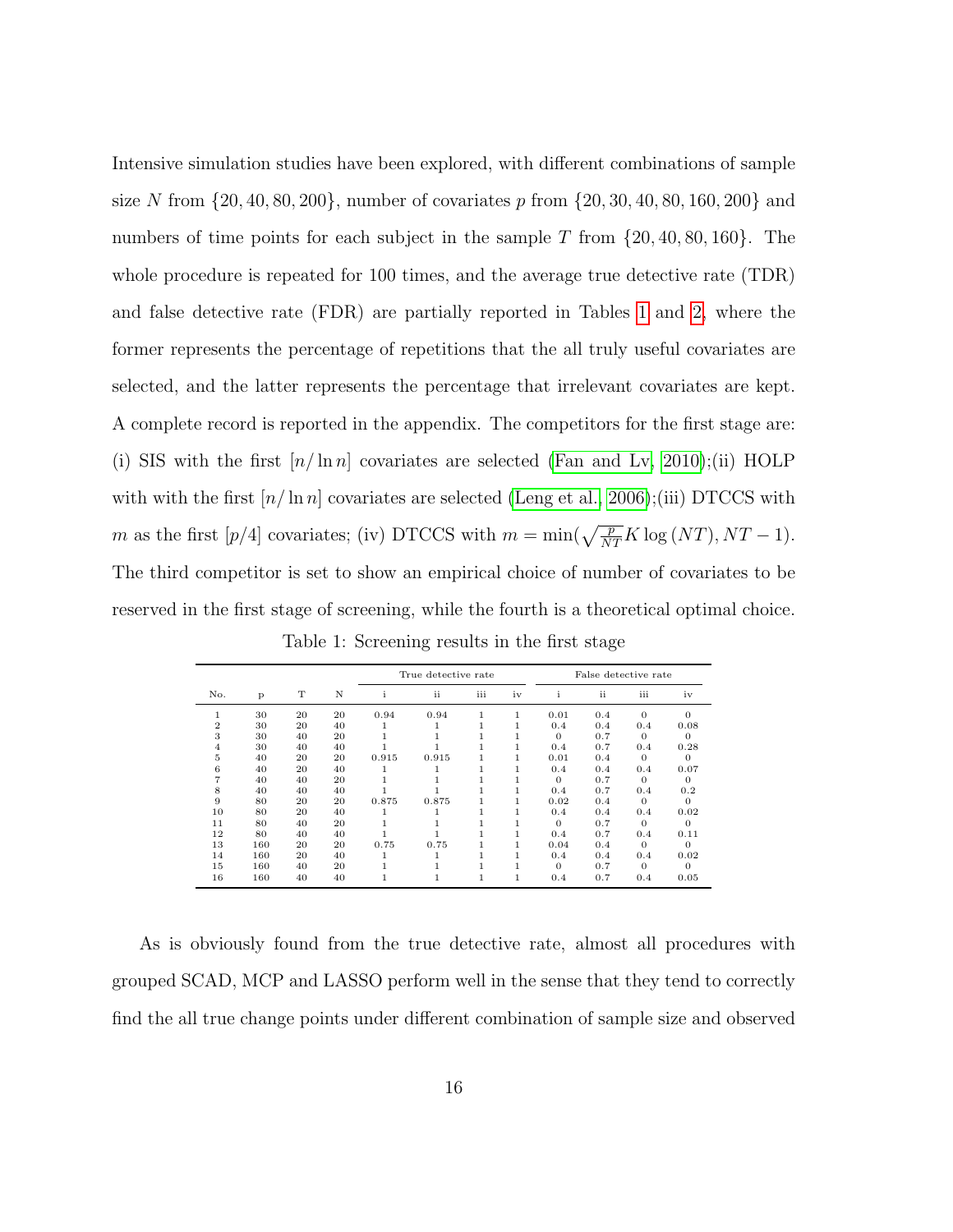<span id="page-16-0"></span>

|                | true detective rate |  |           |      |      |     |        |  |      |      | false detective rate |        |      |                 |          |              |                                    |                      |          |                 |          |          |              |            |
|----------------|---------------------|--|-----------|------|------|-----|--------|--|------|------|----------------------|--------|------|-----------------|----------|--------------|------------------------------------|----------------------|----------|-----------------|----------|----------|--------------|------------|
| No.            | LASSO               |  |           | SCAD |      |     | MCP    |  |      |      |                      | LASSO  |      |                 |          | SCAD         |                                    |                      |          | $_{\text{MCP}}$ |          |          |              |            |
|                | L.                  |  | ii iii iv |      | L.   | ii. | iii iv |  | J.   | ii   |                      | iii iv | 1    | ii              | iii      | iv           |                                    | ii                   | iii      | iv              |          | -ii      | <br>iii      | iv         |
|                | 0.98                |  |           |      | 0.98 |     |        |  | 0.97 | 0.99 |                      |        | 0.30 | 0.20            | $\Omega$ | 0            | 0.10                               | 0.05                 | $\Omega$ | 0               | 0.10     | 0.04     | $\Omega$     | $\Omega$   |
| $\overline{2}$ |                     |  |           |      |      |     |        |  |      |      |                      |        |      | $0.13\ 0.08$    | $\Omega$ | $\Omega$     | $\Omega$                           | $\Omega$             | $\Omega$ | $\Omega$        | $\Omega$ | 0        | $\Omega$     | $\Omega$   |
| 3              |                     |  |           |      |      |     |        |  | .99  |      |                      |        | 0.20 | 0.10            | 0        | $\Omega$     | 0.06                               | 0.01                 | $\Omega$ | $\Omega$        | 0.05     | 0.02     | $\Omega$     | $\Omega$   |
| 4              |                     |  |           |      |      |     |        |  |      |      |                      |        | 0.10 | 0.09            | $\Omega$ | 0            | 0.05                               | 0.04                 | $\Omega$ | $\Omega$        | $\Omega$ | $\Omega$ | $\Omega$     | $\Omega$   |
| 5              | 0.94                |  |           |      | .93  | -99 |        |  | -94  | 0.98 |                      |        | 0.21 |                 | 0.10     | 0.06         | -0.07                              | 0.07                 | 0.07     | 0.01            | 0.065    | 0.02     | 0.01         | $^{\circ}$ |
| 6              |                     |  |           |      |      |     |        |  |      |      |                      |        | 0.15 | 0.13            | $\Omega$ | 0            | 0.05                               | 0.03                 | $\Omega$ | 0               | 0.08     | 0.04     | $\Omega$     | $\Omega$   |
|                |                     |  |           |      |      |     |        |  | .99  | 0.99 |                      |        | 0.13 | .09<br>$\Omega$ | 0.05     | 0.05         | 0.03                               | 0.03                 | 0.01     | $\Omega$        | 0.01     | 0.01     | $\Omega$     | $\Omega$   |
| 8              |                     |  |           |      |      |     |        |  |      |      |                      |        | 0.08 | 0.07            | 0.01     | $\Omega$     | 0.03                               | 0.02                 | -0.01    | 0.01            | 0.03     | 0.03     | $\Omega$     | 0.01       |
| 9              | 0.95                |  |           |      | 0.95 |     |        |  | 0.95 |      |                      |        | 0.31 | 0.27            | 0.13     | 0.05         | 0.08                               | 0.06                 | 0.06     | 0.05            | 0.10     | 0.07     | 0.06         | 0.05       |
| 10             |                     |  |           |      |      |     |        |  |      |      |                      |        |      | $0.13$ $0.10$   | 0.03     | $0.02\ 0.05$ |                                    | 0.03                 | $\Omega$ | 0               | 0.04     | 0.03     |              | 0          |
| 11             |                     |  |           |      |      |     |        |  |      |      |                      |        | 0.15 | 0.12            | 0.07     | 0.07         | 0.06                               | 0.05                 | 0.01     | 0               | 0.06     | 0.05     | 0.01         | $\Omega$   |
| 12             |                     |  |           |      |      |     |        |  |      |      |                      |        | 0.09 | 0.07            | 0.03     | 0.03         | 0.05                               | $0.03$ 0.01          |          | 0.01            | 0.05     | 0.03     | -0.01        | 0.01       |
| 13             | 0.96                |  |           |      | 0.96 |     |        |  | .99  | 0.96 |                      |        |      | $0.35 \ \ 0.28$ | 0.16     | 0.14         | 0.18                               | 0.16                 | 0.12     | 0.10            | 0.19     | 0.17     | 0.10         | 0.10       |
| 14             |                     |  |           |      |      |     |        |  |      |      |                      |        | 0.23 | 0.15            | - 09     | 0.06         | 0.15                               | 0.10                 | 0.05     | 0.04            | 0.15     | 0.10     | 0.05         | 0.04       |
| 15             |                     |  |           |      |      |     |        |  |      |      |                      |        | 0.20 | 0.17            | 0.12     | 0.11         | 0.10                               | 0.08                 | 0.05     | 0.05            | 0.11     | 0.07     | 0.05         | 0.04       |
| 16             |                     |  |           |      |      |     |        |  |      |      |                      |        |      |                 |          |              | $0.15$ $0.12$ $0.05$ $0.05$ $0.11$ | $0.09$ $0.03$ $0.02$ |          |                 | 0.10     |          | $0.10\ 0.03$ | 0.02       |

Table 2: TDR and FDR of change point detection for 3 penalties under 4 screening methods

time points and number of features, after the tuning parameters are selected by the adopted information criteria. When the sample size is large, the performance of all three methods are almost identical, while when the sample size is finite, the grouped LASSO even performs slightly better than the grouped SCAD and MCP, though not significant considering the standard error.

However, in terms of the false detective rate, the grouped SCAD and MCP methods have shown excellent selection accuracy, especially when the number of variables grows sufficiently large, while in contrast, grouped LASSO tend to pick many some additional irrelevant change points apart from the true ones from the FDR rates, which deteriorates the performance. This agrees with the asymptotic selection accuracy of group selection with the non-convex penalty of which the grouped LASSO may be lack. Besides, the standard deviation of the number of irrelevant change points from the grouped LASSO is much greater than those from the grouped SCAD and MCP. Thus, the grouped SCAD and grouped LASSO procedures are robust in the sense of not over estimating the number of irrelevant time points, which advocates to adoption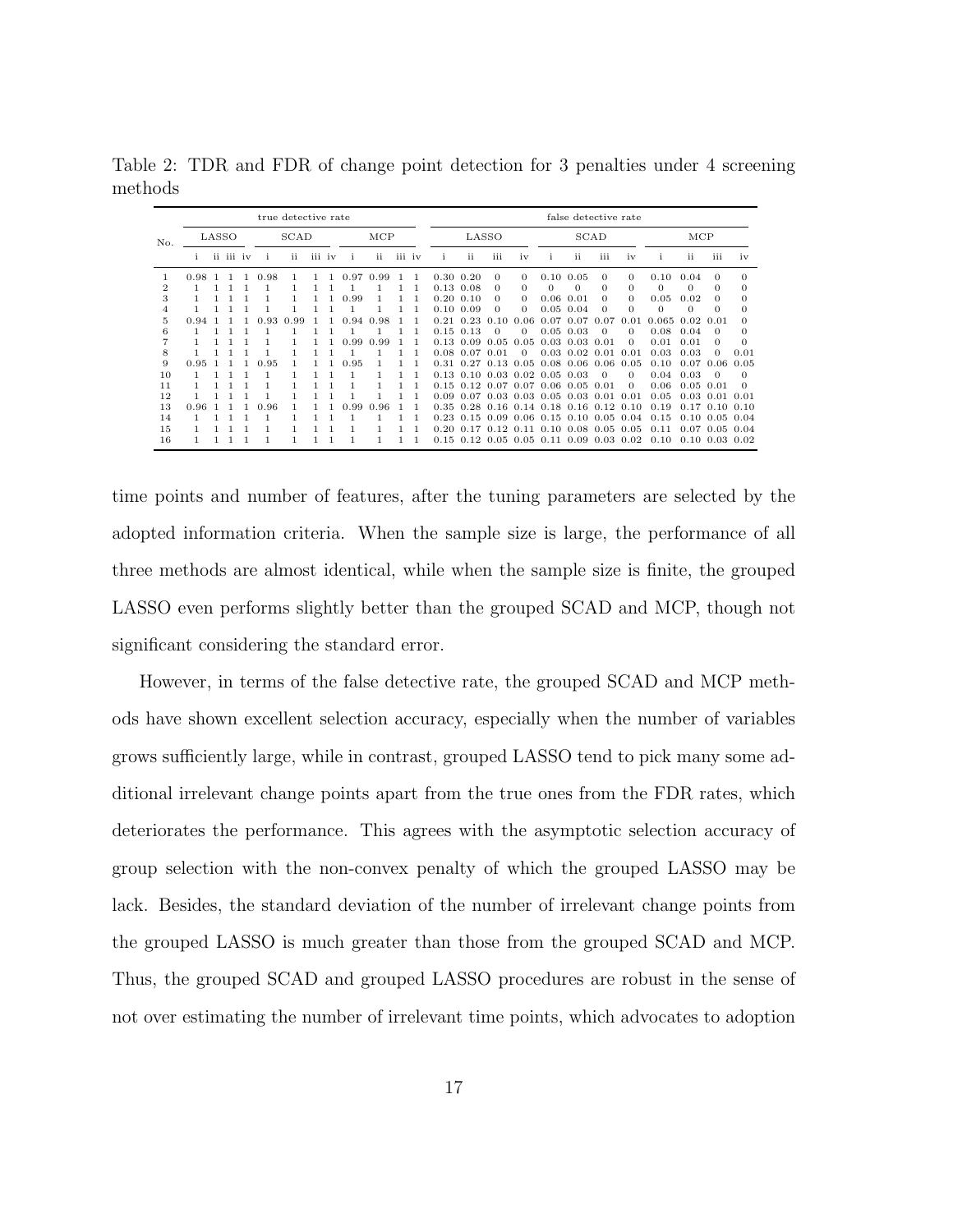to these two methods. Additionally we find that as the number of time points increases, the performances of the grouped SCAD and MCP tend to have better performance in the sense of both the number of correctly estimated change points and that of the FDR and the corresponding standard deviations, though performance of all methods deteriorates especially LASSO due to an increasing number of the unknown vectors to be estimated, as expected.

#### 5.2 Real data examples

In this section, we examine our proposed procedure on a real data set that contain the G8 nations' macro economic statistics represented by 149 variables with complete records from 1998 to 2017, including the growth rate and other covariates regarding economy, health, population and development of techniques [Kock](#page-21-7) [\(2016\)](#page-21-7). We aim to find the statistically significant covariates that are relevant to the economic growth, represented by the (log) annual growth rate of GDP and detect its time change points. The annual growth rates of GDP for the eight nations from 1998 to 2017 are partially illustrated in the form of boxplots in Figure [1,](#page-19-0) and more detailed descriptive statistics are attached in the appendix in the supplementary material. A straight expectation of the change points from the growth rates may be the year 2009 when all nations' GDP growth rates have dropped dramatically, and 2010 when a clear reverse occurs. In other years, the annual growth rates are overall comparable with each other. Thus, 2009 and 2010 seem to be plausible time change points.

We employ our proposed procedure to the data set, where the annual growth rate is set as the response variable and the remaining variables as covariates. The variable screening results are reported in Table [3.](#page-19-1) The employment rate from different economic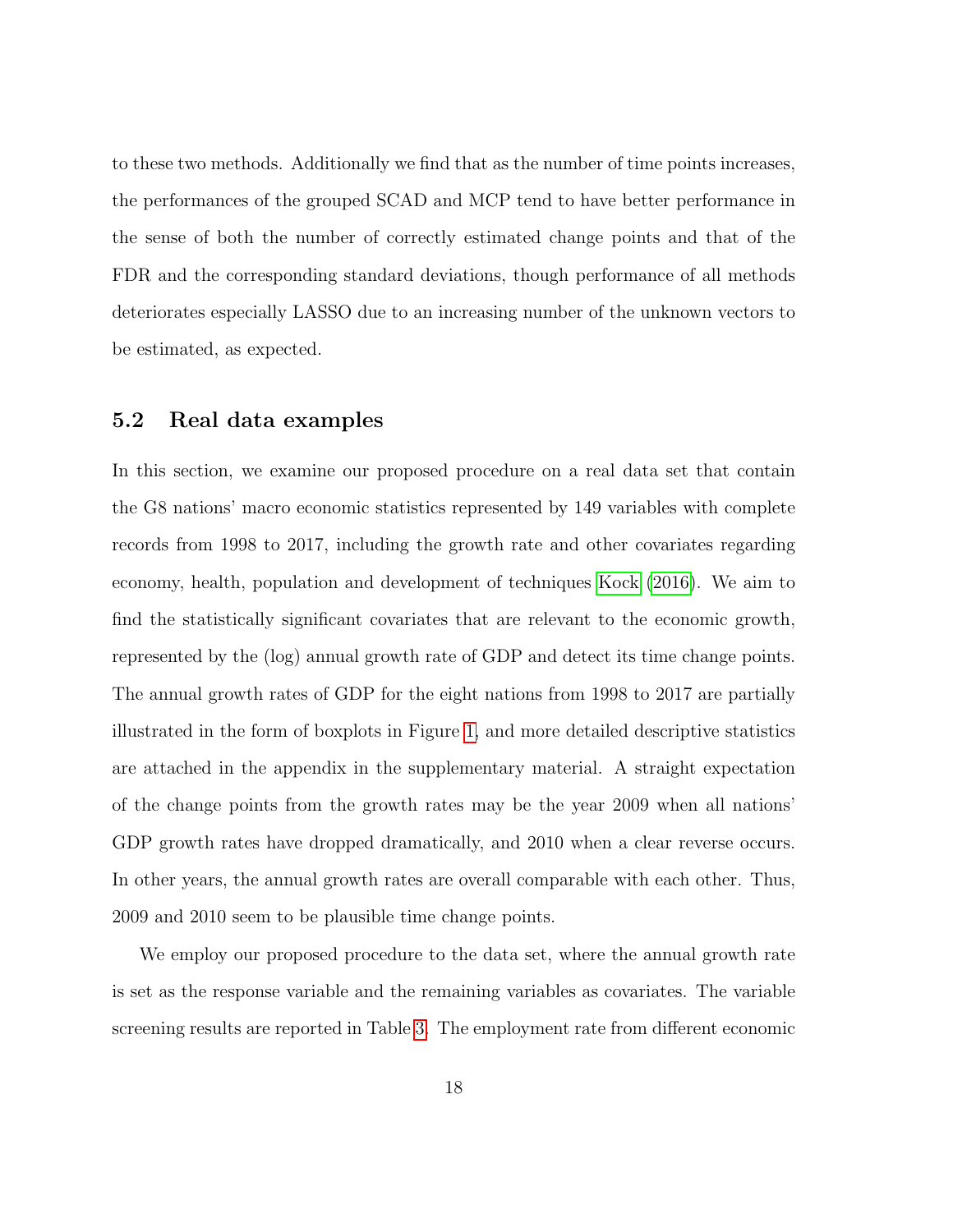sectors including agriculture, industry and services, appear to be the most important variables, which agrees with the empirical experience of the global economic growth [Kock](#page-21-7) [\(2016\)](#page-21-7). Another group of selected covariates are population-related variables, including labor force participation rate for ages 15-24, population aging from 15 to 64 and that in largest cities. Additionally, the annual growth of the adjusted net total income per capita is selected. A complete list of variables that remain from the first stage of our proposed procedure can be found in the appendix. It is worth noting that the initial GDP has been screened out and is not selected as the relevant feature for later detection of change points, which may not support the neoclassical growth model that a higher initial wealth may lead to a lower growth rate [Barro](#page-20-8) [\(1991\)](#page-20-8). However, [\(Kock, 2016\)](#page-21-7) pointed out that the hypothesis is more reliable in the sense of explaining the difference of growth rates between developed countries and less developed ones, while in our case, all economies are developed countries. Meanwhile, the initial GDP of each year has been set as the GDP at the end of last year, which may not provide sufficient time period to have the mechanism take effect.

In terms of the time change points, the estimated results from group selection models with different penalties in the second stage appear to be different. With the well tuned λs in different penalty functions using BIC, the group lasso only has identified the year 2009 as the single change point, while both the group SCAD and the group MCP have identified the year 2010 as a second change point apart from 2009. An apparent change in 2010 is detected in the boxplot in Table [1.](#page-19-0)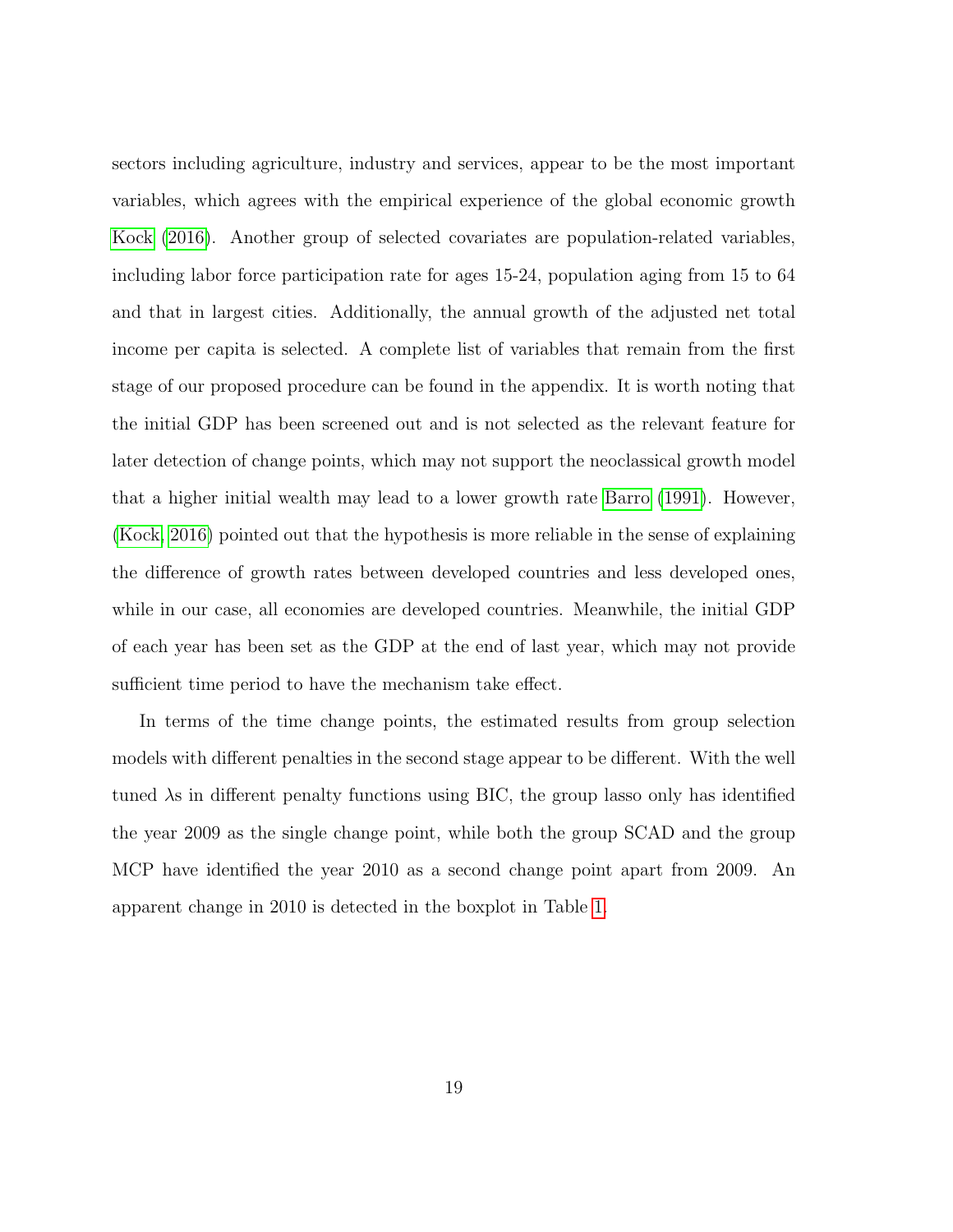

Figure 1: Annual growth rates of G8 nations from 1998 to 2017.

|   | Table 9. Change point acteduous results with a politicies |                |  |      |                |                       |           |                |                       |  |  |  |  |  |
|---|-----------------------------------------------------------|----------------|--|------|----------------|-----------------------|-----------|----------------|-----------------------|--|--|--|--|--|
|   |                                                           | Group LASSO    |  |      | Group SCAD     |                       | Group MCP |                |                       |  |  |  |  |  |
| 1 |                                                           | $2009$ $(BIC)$ |  | 2010 |                |                       | 2010      |                |                       |  |  |  |  |  |
| 2 |                                                           | 2009 2010      |  |      |                | $2009$ $2010$ $(BIC)$ |           |                | $2009$ $2010$ $(BIC)$ |  |  |  |  |  |
| 3 |                                                           | 2009 2010 2012 |  |      | 2008 2009 2010 |                       |           | 2008 2009 2010 |                       |  |  |  |  |  |

<span id="page-19-1"></span><span id="page-19-0"></span>Table 3: Change point detection results with 3 penalties

# 6 Conclusion

In this paper, we proposed a two-step procedure for simultaneous detection of change points and estimation of the coefficients in the ultra-high setting. The first step screened the variables from the original ultra-high dimension to a moderately lower one, and the second step determined the change points and estimated the coefficients of the covariates that remain from the screening in the first step. The theoretical properties have been established for the proposed procedure, and the numerical results have supported the superb performance of the procedure.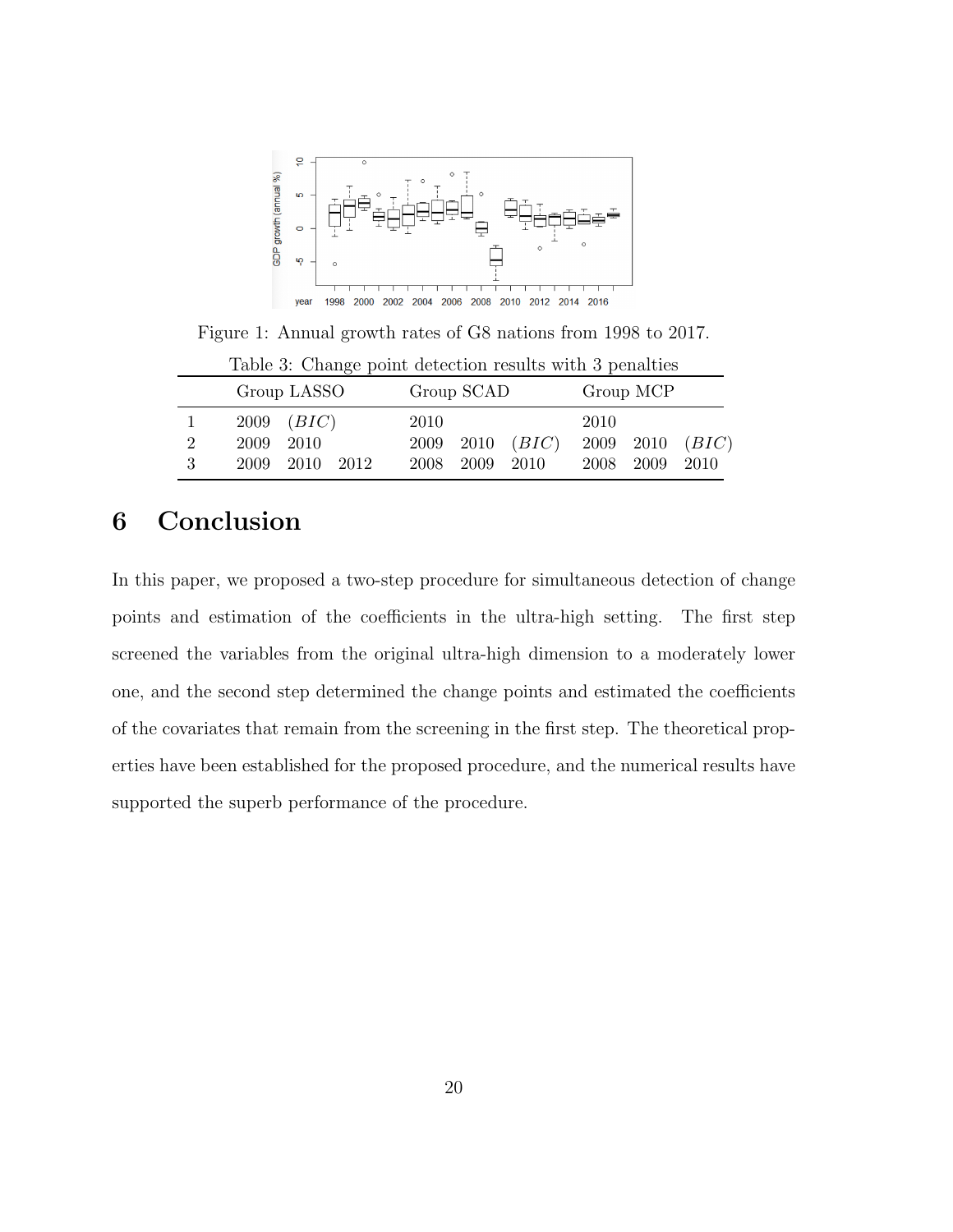## References

- <span id="page-20-1"></span>Bai, J. and P. Perron (1998). Estimating and testing linear models with multiple structural changes. *Econometrica*  $66(1)$ , 47–78.
- <span id="page-20-2"></span>Barigozzi, Matteo, H. C. and P. Fryzlewicz (2018). Simultaneous multiple change-point and factor analysis for high-dimensional time series. Journal of Econometrics  $206(1)$ , 187–225.
- <span id="page-20-8"></span>Barro, R. J. (1991). Economic growth in a cross section of countries. *Quarterly Journal* of Economics 106 (2), 407–443.
- <span id="page-20-6"></span>Bickel, P. J., Y. Ritov, and A. B. Tsybakov (2009). Simultaneous analysis of lasso and dantzig selector. Annals of Statistics 37, 1705–1732.
- <span id="page-20-5"></span>Bühlmann, P. and S. Van De Geer (2011). Statistics for high-dimensional data: methods, theory and applications. Springer Science & Business Media.
- <span id="page-20-7"></span>Chen, J. and Z. Chen (2008). Extended bayesian information criteria for model selection with large model spaces. *Biometrika* 95, 759–771.
- <span id="page-20-4"></span>Cho, H. and P. Fryzlewicz (2012). High dimensional variable selection via tilting. Journal of the Royal Statistical Society: Series B (Statistical Methodology) 74, 593– 622.
- <span id="page-20-0"></span>Csörgö, M. and L. Horváth (1997). Limit theorems in change-point analysis. John Wiley & Sons Inc.
- <span id="page-20-3"></span>Fan, J., Y. Feng, and R. Song (2011). Nonparametric independence screening in sparse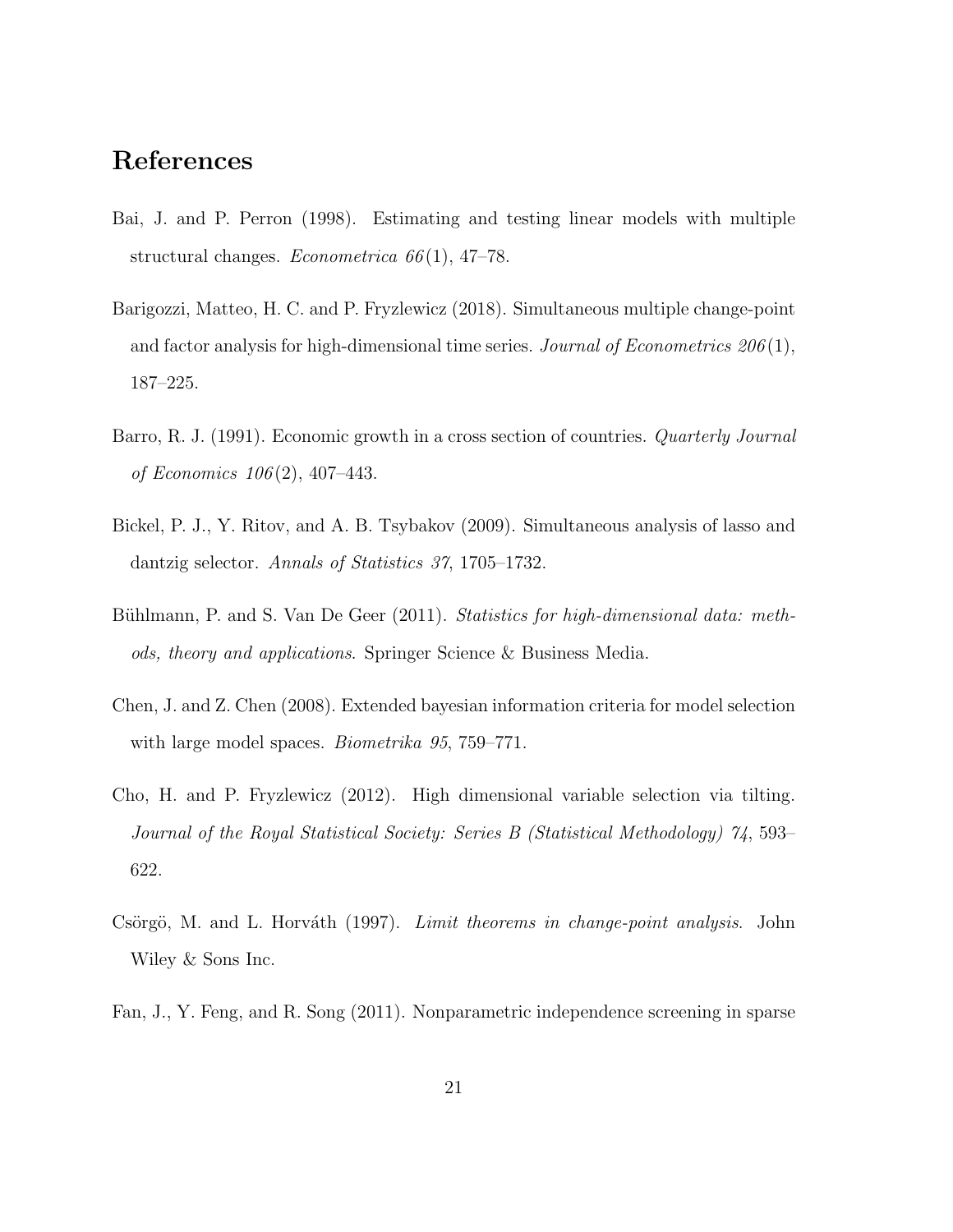ultra-high-dimensional additive models. Journal of the American Statistical Association 106, 544–557.

- <span id="page-21-3"></span>Fan, J. and R. Li (2001). Variable selection via nonconcave penalized likelihood and its oracle properties. Journal of the American Statistical Association 96, 1348–1360.
- <span id="page-21-1"></span>Fan, J. and J. Lv (2008). Sure independence screening for ultrahigh dimensional feature space. Journal of the Royal Statistical Society: Series B (Statistical Methodology) 70, 849–911.
- <span id="page-21-6"></span>Fan, J. and J. Lv (2010). A selective overview of variable selection in high dimensional feature space. Statistica Sinica 20, 101–148.
- <span id="page-21-2"></span>Fan, J. and R. Song (2010). Sure independence screening in generalized linear models with np-dimensionality. Annals of Statistics 38, 3567–3604.
- <span id="page-21-0"></span>Fisher, M. and M. Jensen (2019). Bayesian inference and prediction of a multiplechange-point panel model with nonparametric priors. Journal of Econometrics  $210(1)$ , 187-202.
- <span id="page-21-4"></span>Huang, J., P. Breheny, and S. Ma (2012). A selective review of group selection in high-dimensional models. *Statistical science: a review journal of the Institute of* Mathematical Statistics 27(4).
- <span id="page-21-5"></span>Kim, Y. and J. J. Jeon (2016). Consistent model selection criteria for quadratically supported risks. Annals of Statistics 44, 2467–2496.
- <span id="page-21-7"></span>Kock, A. B. (2016). Oracle inequalities, variable selection and uniform inference in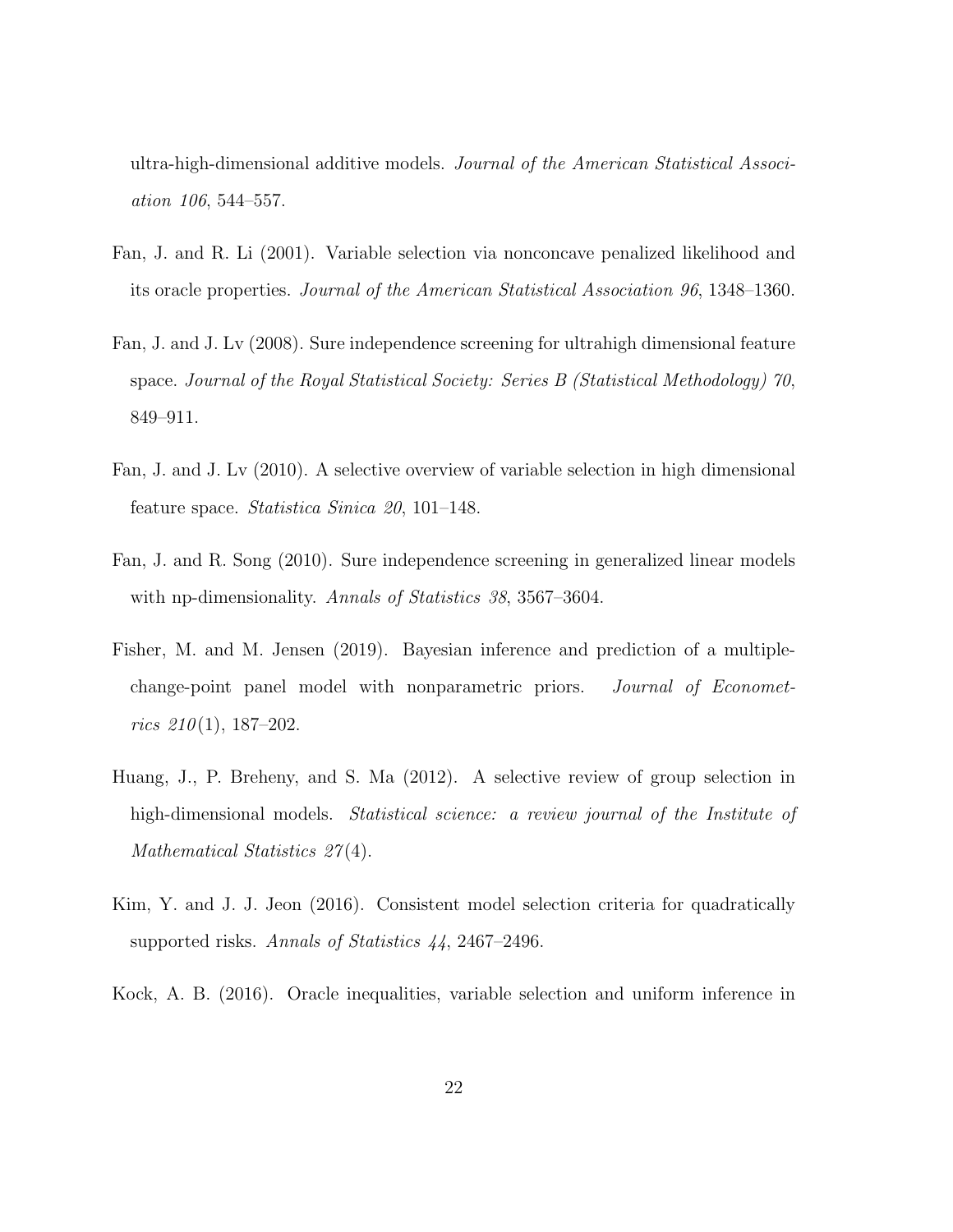high-dimensional correlated random effects panel data models. *Journal of Econo*metrics  $195(1)$ ,  $71-85$ .

- <span id="page-22-0"></span>Lee, S., M. H. Seo, and Y. Shin (2011). Testing for threshold effects in regression models. Journal of the American Statistical Association 106, 220–231.
- <span id="page-22-6"></span>Leng, C., Y. Lin, and G. Wahba (2006). A note on the lasso and related procedures in model selection. Statistica Sinica, 1273–1284.
- <span id="page-22-2"></span>Li, D., J. Qian, and L. Su (2016). Panel data models with interactive fixed effects and multiple structural breaks. Journal of the American Statistical Association 111, 1804–1819.
- <span id="page-22-1"></span>Li, G., B. Guan, W. K. Li, and P. L. Yu (2015). Hysteretic autoregressive time series models. Biometrika 102 (3), 717–723.
- <span id="page-22-4"></span>Li, G., H. Peng, J. Zhang, and L. Zhu (2012). Robust rank correlation based screening. Annals of Statistics 40, 1846–1877.
- <span id="page-22-3"></span>Li, G., H. Peng, and L. Zhu (2011). Nonconcave penalized m-estimation with a diverging number of parameters. Statistica Sinica 21, 391–419.
- <span id="page-22-7"></span>Lockhart, R., J. Taylor, R. J. Tibshirani, and R. Tibshirani (2014). A significance test for the lasso. Annals of Statistics 42, 413–468.
- <span id="page-22-5"></span>Lounici, K., M. Pontil, S. Van De Geer, A. B. Tsybakov, et al. (2011). Oracle inequalities and optimal inference under group sparsity. The Annals of Statistics  $39(4)$ , 2164–2204.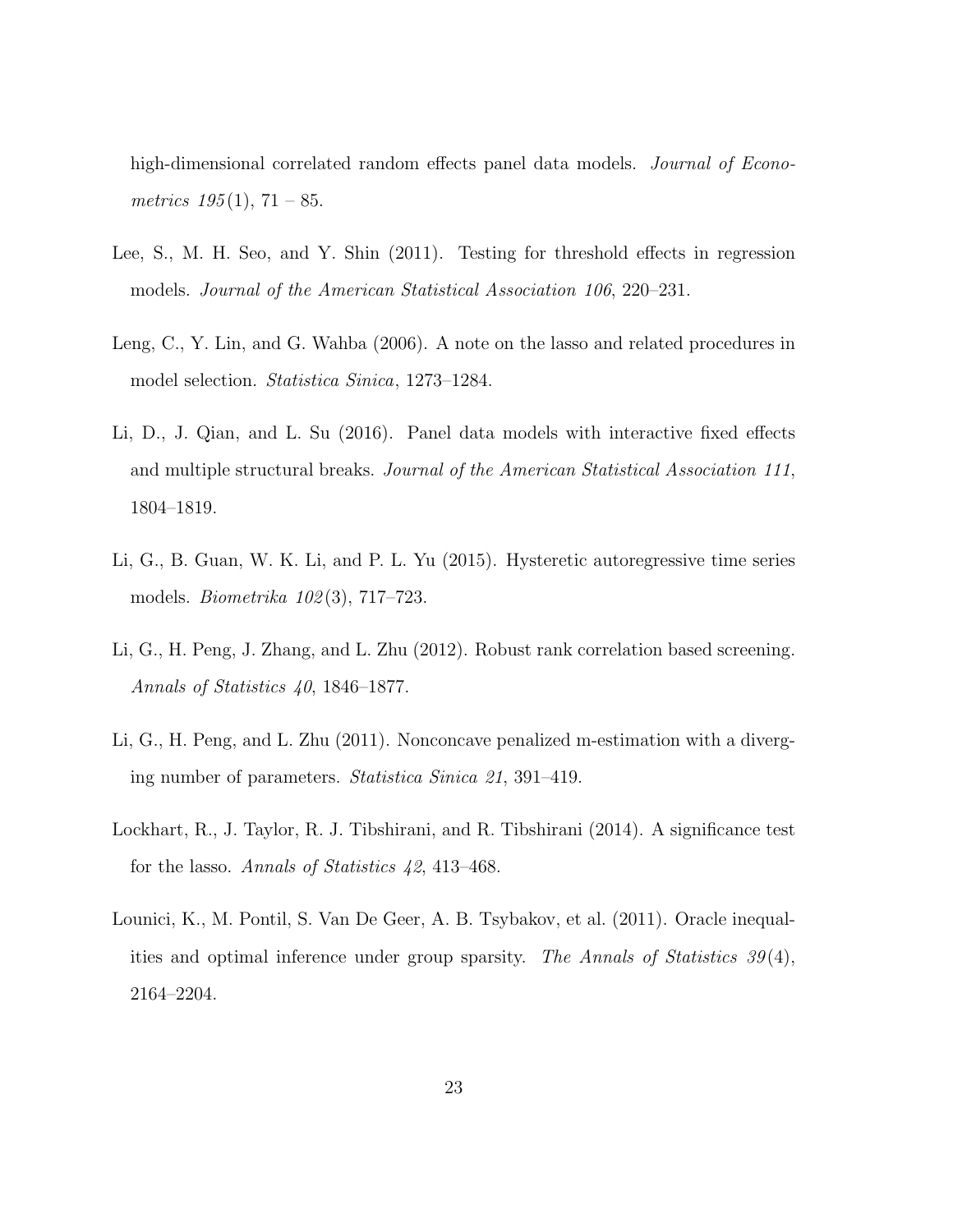- <span id="page-23-2"></span>Ma, S. and L. Su (2018). Estimation of large dimensional factor models with an unknown number of breaks. Journal of Econometrics  $207(1)$ , 1–29.
- <span id="page-23-7"></span>Meinshausen, N., P. Bühlmann, et al. (2006). High-dimensional graphs and variable selection with the lasso. The Annals of Statistics  $34(3)$ , 1436–1462.
- <span id="page-23-0"></span>Qian, J. and L. Su (2016a). Shrinkage estimation of common breaks in panel data models via adaptive group fused lasso. Journal of Econometrics 191, 86–109.
- <span id="page-23-1"></span>Qian, J. and L. Su (2016b). Shrinkage estimation of regression models with multiple structural changes. Econometric Theory 32, 1376–1433.
- <span id="page-23-3"></span>Su, L., X. Wang, and S. Jin (2019). Sieve estimation of time-varying panel data models with latent structures. Journal of Business and Economic Statistics  $37(2)$ , 334–349.
- <span id="page-23-4"></span>Wang, H. (2009). Forward regression for ultra-high dimensional variable screening. Journal of the American Statistical Association 104, 1512–1524.
- <span id="page-23-5"></span>Wang, H. (2012). Factor profiled sure independence screening. Biometrika 99, 15–28.
- <span id="page-23-6"></span>Wang, X. and C. Leng (2016). High dimensional ordinary least squares projection for screening variables. Journal of the Royal Statistical Society: Series B (Statistical Methodology) 78, 589–611.
- <span id="page-23-9"></span>Wasserman, L. and K. Roeder (2009). High dimensional variable selection. Annals of Statistics 37, 2178–2201.
- <span id="page-23-8"></span>Wei, F. and J. Huang (2010). Consistent group selection in high-dimensional linear regression. Bernoulli: official journal of the Bernoulli Society for Mathematical Statistics and Probability 16 (4), 1369.